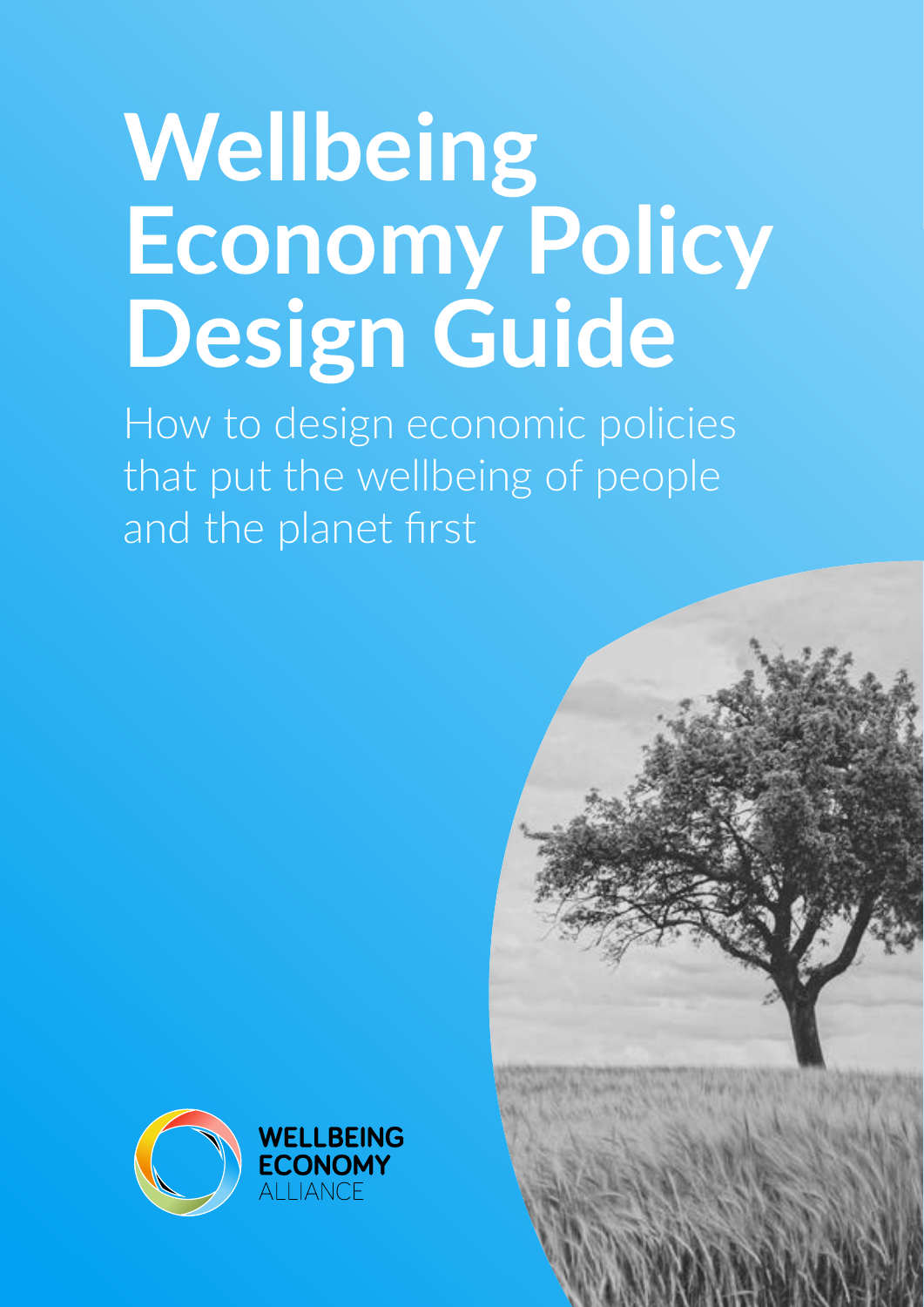## **The Making Of The Wellbeing Economy Policy Design Guide – A Co-Creative Process**

The heart of this guide to Wellbeing Economy policy design is **meaningful participation**. As a core policy design principle, centring participation leads to more inclusive and sustainable outcomes. Additionally, research shows that the act of participating itself is critical to wellbeing. For these reasons, it was important to us that this guide be a product of meaningful participation.

We believe it is. When we began this project, we put a call out to the WEAII membership to see if anyone was interested in supporting this guide's development. We were amazed by the response. More than 70 volunteers from all over the world shared their time, expertise, knowledge, and insights to create the guide you find here today.

This guide would not have been possible without the dedicated core **drafting team** who met weekly for nearly a year to support the drafting, facilitation, research and review required. We are grateful to our **country counterparts** for providing strategic support throughout this guide's development and who developed case studies to bring this guide to life. And special thanks to **all the members who contributed** to this guide's development by providing case studies, resources, and ideas. This truly was a joint effort and we look forward to seeing how it ripples out.

### **Project Lead:** Amanda Janoo

**Drafting team:** Gemma Bone Dodds, Andrea Frank, Jakob Hafele (Zoe), Malin Leth, Andrew Turner And Michael Weatherhead. With thanks to Robert Pollock And Katie Gallogly-Swan for your engagement with the drafting team along the way.

**Country counterparts:** Yannick Beaudoin, Anna Chrysopoulou, Justin Connolly, Paul Dalziel, Jeremy Fackenthal, Jesse Knapp, Suzy Morrissey, Eduard Müller And Andrew Schwartz

**Content contributors and reviewers:** Rabia Abrar, Susana Martin Belmonte, João Bernardo Casali, Elaine Bone, Naomi Bourne, Laura Buckwald, Matthew Burke, Geraldine Campbell, Beth Caniglia, João Daniel De Carvelho, Juan Pedro Castro Baeza, Alvaro Cedeno Molinari, Nigel Cohen, Luca Coscieme, Michael Danson, Sandrine Dixson-Declève, Kate Downes, Margareet Frieling, Scherto Gill, Ana Gómez, Doreen Grove, Terry Hearn, Till Kellerhoff, Natalie Hemmings, Alan Higgins, Rutger Hoekstra, Lisa Hough-Stewart, Peter Jones, Osbert Lancaster, Michelle Maloney, Jacqueline Mcglade, Julie Mclachlan, Aileen Mcleod, Frank Murillo, Pavathy Nair, Deissy Perilla, Rachel Pryor, Alex Nichols, Garrett Thomson, Isabel Nuesse, Robert Pollock, Maaike Stoel, Claire Sommer, Katherine Trebeck, Usman Tufail, Jessie Xu.

**Illustrations:** Marina Roa **Design:** Diana Cuéllar

# **Wellbeing Economy Policy Design Guide**

How to design economic policies that put the wellbeing of people and the planet first

**wellbeingeconomy.org info@wellbeingeconomy.org Facebook.com/weallalliance** *<u>S* @WEAll Alliance</u>  **@WEAll\_Alliance**

*The Wellbeing Economy Alliance (WEAll): WEAll is the leading global collaboration working together to catalyse economic systems change toward the realisation of a Wellbeing Economy. A crucial role for WEAll, as an organisation, is connecting the different elements of the Wellbeing Economy movement, creating unprecedented cooperation between actors working in their own areas and layers of the economic system.*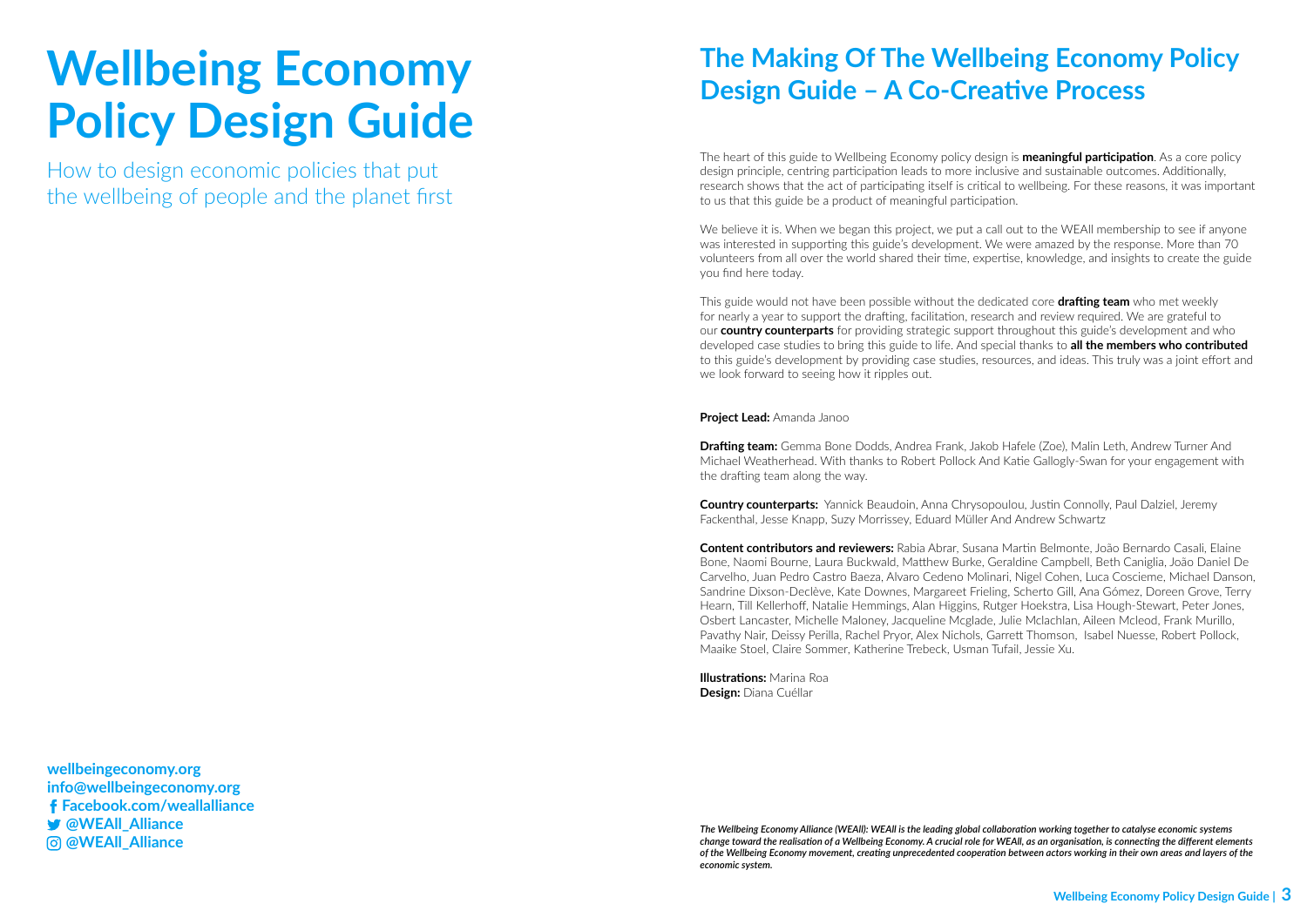# **Table of Contents**

**Executive summary 5**

**[Why design a Wellbeing Economy? 6](#page-3-0)**

**What is Wellbeing Economy policy design? 8 [Structure of guide](#page-5-0) 10**

- **[1. Developing a wellbeing vision](#page-6-0) 12**
- **[1A. Understanding what matters for wellbeing](#page-7-0) 14**
- **[1B. Crafting and communicating your wellbeing vision](#page-8-0) 16**
- **[1C. Measuring wellbeing](#page-9-0) 18**
- **[2. Designing a Wellbeing Economy strategy](#page-10-0) 20**
- **[2A. Identifying wellbeing economy activities & behaviours](#page-11-0) 22**
- **[2B. Aligning institutions & stakeholders for wellbeing](#page-12-0) 24**
- **[2C. Managing trade-offs & power dynamics](#page-13-0) 26**
- **[3. Assessing and selecting Wellbeing Economy policies](#page-14-0) 28**
- **[3A. Assessing & reforming existing policies](#page-15-0) 30**
- **[3B. Co-creating new policies for a Wellbeing Economy](#page-16-0) 32**
- **[4. Implementing wellbeing economy policies](#page-17-0) 34**
- **[4A. Empowering localised policy implementation](#page-18-0) 36**
- **[4B. Participatory monitoring of implementation](#page-19-0) 38**
- **[5. Evaluating policy impacts on wellbeing](#page-20-0) 40**
- **[5A. Wellbeing assessments](#page-21-0) 42**
- **[5B. Identifing best practices and lessons learnt](#page-22-0) 44**

**[Next steps](#page-23-0) 46**

# **Executive Summary**

Welcome to the Wellbeing Economy Policy Design Guide. This guide has been co-created by the Wellbeing Economy Alliance (WEAll) to support visionary policy makers, like you, to build more just and sustainable economies for people and planet.

Around the world, governments are moving beyond Gross Domestic Product (GDP) and embracing new metrics of progress, from the Sustainable Development Goals (SDGs) to national wellbeing indicators. This movement is significant, as it moves us beyond a focus on 'means', i.e. economic growth, to a focus on the achievement of 'ends', i.e. our collective wellbeing.

The challenge is that our current economic thinking has not only determined our measurements of progress, but also our government structures, societal power dynamics and cultural narratives. Developing a Wellbeing Economy is, therefore, not only about different measures or different policies, but also about changing our relationship to the economy and our approach to its management and governance.

With this in mind, the aim of this guide is not to say what policies are needed to build a Wellbeing Economy, but rather to explore how to develop policies for a Wellbeing Economy. We recognise that there is no-one-size-fits-all approach, as every society has unique structures, values, and objectives. This guide therefore strives to be practical without being overly prescriptive so that you can align these policy design processes and ideas to your unique context. What we aim to provide in this guide is a starting point for policy makers interested in building a Wellbeing Economy; to consider relevant processes that can support them along the way.

In this guide you will find resources, tools, case studies, and suggestions that

can help you to:

**1. Develop a wellbeing vision,** framework and measurements. **2. Design a strategy** to foster the areas of economic life most important for

**3. Assess and co-create Wellbeing Economy policies** to build a coherent and

- 
- our wellbeing.
	-
- innovative policy mix.
- stakeholders and communities.
- 

**4. Successfully implement Wellbeing Economy policies** by empowering local

**5. Evaluate policy impacts on wellbeing** for learning, adaptation and success.

Meaningful participation and holistic thinking are fundamental features; not only of a Wellbeing Economy, but also of the process we use to get there. Therefore, a Wellbeing Economy policy design approach requires an appreciation that all outcomes must be co-produced with communities and stakeholders who hold the insights needed to design an economy that aligns with their values and objectives.

This is just the first iteration of this guide and it is our hope that in the months and years to come we can continue to build this guide together. Through your experimentation, innovations and learnings we can show the world that a Wellbeing Economy is not only possible but already underway.

**Till Kellerhoff**, Club of Rome and WEAll Member.

**"The flaws with mainstream economics and GDP are now well documented. What is needed is a practical guide on how to build a Wellbeing Economy and how to organise this transition in a democratic and participatory way. Such a guide can help to institutionalise the process, give tools to policy makers, bring academia and policy makers together, and present the Wellbeing Economy as a feasible alternative!"**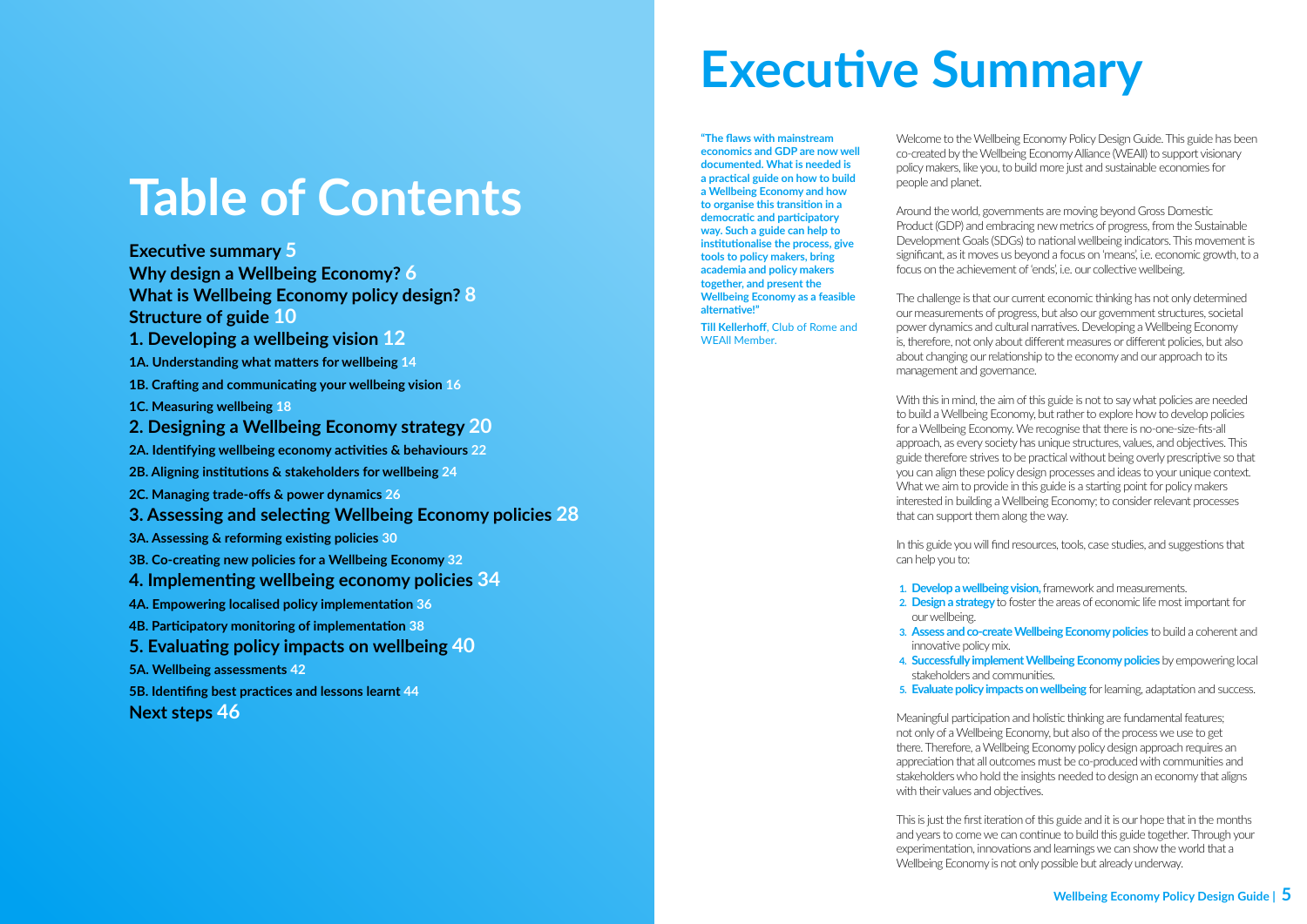# <span id="page-3-0"></span>**Why design a Wellbeing Economy?**

Around the world we are witnessing important shifts in our understanding of 'progress' and 'development'. Societies and governments are moving beyond evaluating progress in terms of GDP or average income levels to evaluating progress in terms of our quality of life and collective wellbeing.

Our current economic system has been designed to promote growth, not balance, and we are seeing the devastating consequences of these imbalances during the COVID-19 pandemic. Economic inequalities have skyrocketed during this pandemic, with billionaires experiencing record increases in wealth while billions struggle to get by on government support schemes<sup>3</sup>. The injustice of our current economic system is leading to increasing levels of insecurity, anger, despair, and loneliness, resulting in social unrest and distrust of governments that are seen as facilitating these gross inequalities $^4$ .

This shift in thinking comes from a recognition that wellbeing is determined by much more than money. It is determined by the quality of our lives and relationships, and the security of our futures. We have focused much of our efforts on building economies that can generate wealth and as a result we've become quite good at it, with global wealth per adult now reaching approximately \$77,000<sup>1</sup>. Such averages of course seem ludicrous when we consider that half of humanity is still living on less than  $$5.50$  a day<sup>2</sup> and that the way we are generating and distributing this wealth is actually leaving many of us worse off.

Our current economic system is not only undermining our social wellbeing but also threatening our very survival. Our planet, our home, is on the brink of collapse. The UN warns that climate change is accelerating much more quickly than expected and is threatening our food, water and air supply<sup>5</sup>. Moreover, researchers warn that our systems of production and consumption are resulting in a 'biological annihilation' of wildlife, with biodiversity loss and the rapid extinction of billions of species rapidly undermining our prospects for healing our ecosystem<sup>6</sup>.

- 1. **Dignity:** Everyone has enough to live in comfort, safety and happiness.
- **2. Nature:** A restored and safe natural world for all life.
- **3. Connection:** A sense of belonging and institutions that serve the common good.
- **4. Fairness:** Justice in all its dimension is at the heart of economic systems, and the gap between the richest and poorest is greatly reduced.
- **5. Participation:** Citizens are actively engaged in their communities and locally rooted economies.

Much of our collective hesitation to tackle these crises head-on comes from a fear of the negative impacts these actions would have on 'the economy'. However, the economy is just a word we use to describe the way that we produce and provide for one another. Every good we produce ultimately comes first and foremost from the earth, and every service we provide is valuable in so far as it contributes to our quality of life. The economy is not something given, it is us, and we have the power to produce and provide things to one another in a way that heals historic injustices, empowers individuals, and regenerates our natural world. With clarity of vision and coordinated effort, we can create a Wellbeing Economy. An economy that promotes human flourishing on a healthy planet.

Around the world, we are seeing policy makers and governments embracing the vision of a Wellbeing Economy. Chiefly, the governments of New Zealand,

Finland, Wales, Iceland, and Scotland have formed the Wellbeing Economy Governments (WEGO) partnership to support one another to build economies that put the wellbeing of their people and planet first. However, this movement is not constrained to the North with many of the most innovative approaches to Wellbeing Economy policy design coming from the Global South.

Although the ultimate shape and structure of wellbeing economies differ depending on context, there are some core dimensions of this economy that unite us in our need for:

The Wellbeing Economy movement therefore goes beyond just fixing, healing and redistributing to building an economic system that gets it right the first time. It is about actively co-creating, through participatory processes, the better world we envision. It is about changing the way we view, manage and engage with the economy to ensure dignity and fairness. By recognising that the ultimate measure of our success is not wealth but wellbeing now and for generations to come.

- **2. https://www.oxfam.org/en/5-shocking-facts-about-extreme-global-inequality-and-how-even-it**
- **3. https://www.theguardian.com/business/2020/oct/07/covid-19-crisis-boosts-the-fortunes-of-worlds-billionaires**
- **4. https://www.bloomberg.com/opinion/articles/2020-11-14/2020-s-covid-protests-are-a-sign-of-the-social-unrest-to-come**
- **5. https://www.ipcc.ch/reports/**
- **6. https://www.pnas.org/content/114/30/E6089**

**Andrew Schwartz** (Ecociv)- WEAll Member

**"We need a new narrative and a change in our worldview. A recognition of the interconnection of people and the planet - of social and environmental wellbeing. We need new measures of success that move us beyond GDP and to recognise the inadequacy of our current system."**

**Wellbeing Economy: An economy that is designed with the purpose of serving the wellbeing of people and the planet first and foremost; in doing so, it delivers social justice on a healthy planet.** 

**Gross Domestic Product (GDP): The total monetary or market value of all the finished goods and services produced within a country's borders in a specific time period. GDP fails to account for the positive or negative effects created in the process of production and development - which are key to a thriving society and planet.**

**Economy: The way we provide for one another's wants and need.** 

**Economics: refers to what we decide the purpose of an economy should be and comprises the models and theories people have created and chose to use to deliver on this purpose.**

**The Wellbeing Economy Governments (WEGo) Partnership: WEGo is a collaboration of national and regional governments promoting sharing of expertise and transferrable policy practices, with the aim to deepen their understanding and advance their shared ambition of building Wellbeing Economies. WEGo was sparked by WEAll and currently comprises Scotland, New Zealand, Iceland, Wales, and Finland.**

**<sup>1.</sup> https://www.credit-suisse.com/about-us/en/reports-research/global-wealth-report.html**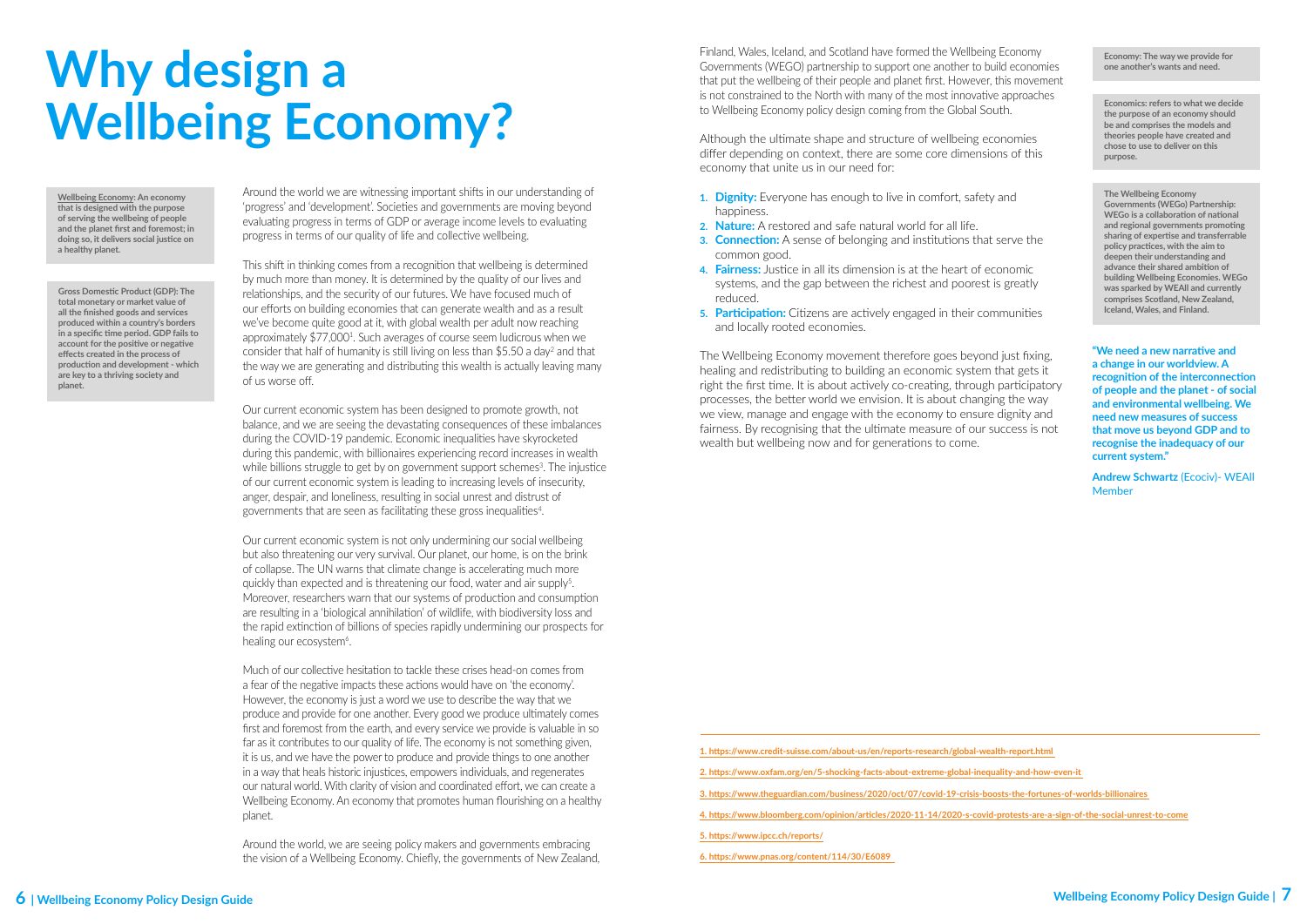# **What Is wellbeing economy policy design?**

Wellbeing Economy policy making requires a shift in how we develop economic policies, beginning with the goals we set. The goal of policy making shifts from promoting economic growth, to promoting the wellbeing of our people and planet. Such policy design would aim to support the areas of the economy that contribute to collective wellbeing, while shrinking those areas of the economy that damage it.

This shift requires abandoning many of the standard economic approaches which treat the economy like a science and employ abstract models to inform decision making. Once we realise that the way we produce and provide for one another is influenced by our geography, history, culture, values, policies, and priorities, we realise that there can be no one-size-fits-all economic model. This recognition removes the economy from being an abstract 'technical' system, to an aspect of life on this earth. This places the economy back into the sphere of democratic influence, as its shape and form should be determined by the people who comprise it.

**Robert Pollock,** Managing Director, Regional Development **Solutions** 

Wellbeing Economy policy design, therefore, moves the government beyond just correcting 'market failures' to proactively fostering the activities and behaviours important for our wellbeing. This is no small shift, as you will have to move from focusing on problems or deficits (e.g., a lack of skills, tech or finance) to focusing on your priorities and strengths.

This will require entering into new territory, to understand the existing actors, actions, behaviours, and institutions in your communities that are aligned with your Wellbeing Vision and goals. You will have to gather new evidence, in areas that have not been previously considered or valued as part of the 'economy', in order to develop a holistic compass to help guide decision making.

It will require experimentation and co-creation to find the strategies and policies that can support you and your communities to align your economies with your vision for a better world. Wellbeing Economy policy design is about using participatory and holistic methods to develop policies for the better world we envision.

**"A Wellbeing Economy is not some fully fleshed out system waiting for adoption. The change we seek must be open, conditional, and iterative. A Wellbeing Economy must be driven by the people, according to their context and priorities, and therefore, we should be wary of those who demand a fully articulated model for adoption."** 

**Dr. Gemma Bone Dodds,**  Innovation and Systems Change Specialist

**"Wellbeing Economy policy design is about moving beyond just fixing the problems created by the economy. It is about using holistic approaches to design an economy that works for people and planet, first time around."**

**Wellbeing Economy Policy Design: Policy design takes a holistic, collaborative, and iterative approach, inviting stakeholders into the process at all stages, collaborating across normally siloed sectors or departments, and repeating steps to ensure input is received from all constituencies to build a just and sustainable economy**

**Economic Policy: Policy interventions that aim to influence economic behaviour towards the achievement of societal goals.**

**Community: People living within a particular geographic region (e.g. town, city, nation, region, etc.)**

Several key principles inform the policy design processes needed to create a Wellbeing Economy.



**Goal oriented**

Policies are designed to promote the wellbeing of people and planet.

## **Participatory**

Policy is created through open, co-creative, and transparent processes. Diverse communities are able to meaningfully engage and contribute throughout the policy design process.



## **Contextual**

There is no one-size-fits-all solution. Economic policies are embedded in local values, culture, context, and objectives.

## **Experimental**

Policy processes encourage continuous learning and experimentation to find innovative solutions that foster wellbeing.



## **Holistic**

The economy is part of, and not distinct from, society and the environment.



## **Evidence based**

Policy making is informed through a systematic use of qualitative and quantitative evidence.



**Strength-based**

Policy recognises the strengths of communities, focusing on achieving the positive aspirations of society rather than purely mitigating negative outcomes.



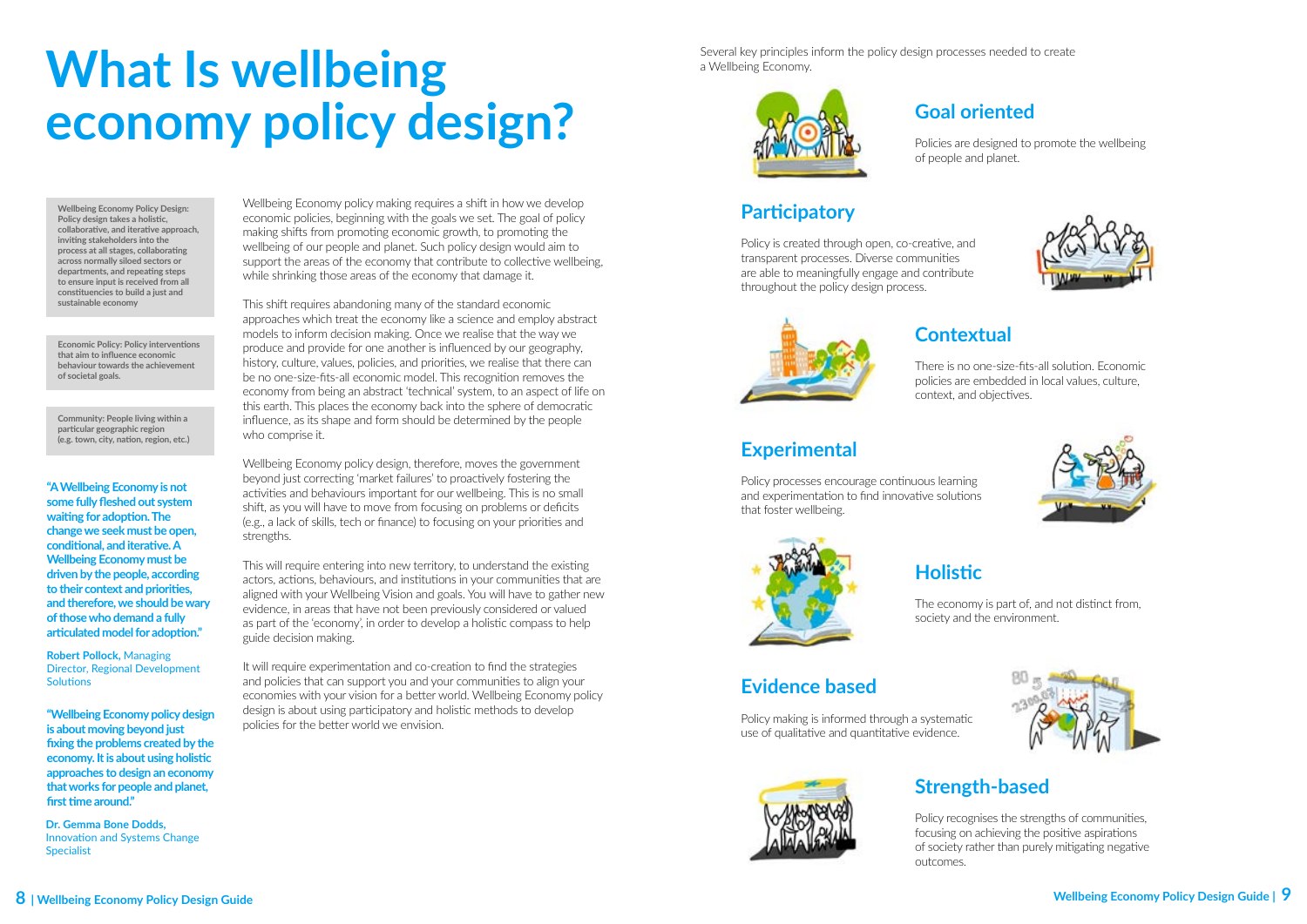

# <span id="page-5-0"></span>**Structure of guide**

This Wellbeing Economy Policy Design Guide is divided into five sections which explore:

- **1. Developing a wellbeing vision** and framework that reflects local values, objectives and contexts
- **2. Designing a Wellbeing Economy strategy** that identifies the areas of economic life most important for our wellbeing and outlines a plan for fostering them
- **3. Assessing and selecting Wellbeing Economy policies** by their alignment with wellbeing values and goals
- **4. Implementing Wellbeing Economy policies** by empowering communities to take the lead in this transformation and,
- **5. Evaluating policy impacts on wellbeing** for learning and adaptation

While these sections are presented in numerical order, we recognise that policy design is rarely a sequential process. It is as much an art as it is a science, and there are continuous feedback loops and interconnections between all of the outlined policy design processes. However we hope this structure helps you to find the information that is most useful for your context and situation.

Each section includes a short introduction with a:

- **•** Quote by leading policy makers in the Wellbeing Economy movement,
- **•** Short description of the purpose of the section, and a
- **•** Text box that compares how a Wellbeing Economy approach differs from 'standard' economic policy approaches.

As well, Sub-sections dive into particular policy design processes that relate to different stages of the Wellbeing Economy policy design process. (For example, in Section 1: Developing a Wellbeing Vision, you will find a sub-section on 'How to Measure Wellbeing'. Within each subsection, you will find:

- **•** Purpose: A short statement on the intended purpose/outcome of the policy design process
- **•** Quotes: By WEAll members that contributed to the guides' development
- **•** Definitions: Of key words or phrases
- **•** How: Different methods you can use to execute the policy design process
- **•** WEAll Tips: Guidance and suggestions from the WEAll membership on how best to execute the policy design process
- **•** Guiding question: Questions for reflection as you work towards building a Wellbeing Economy
- **•** Case study: Each sub-section includes one inspiring case study from around the world that relates to the policy design process. You can find more case studies that relate to each section on our website [here](http://weall.org/case-studies)  <weall.org/case-studies>.

The reality is that many of these processes are still emergent, so we do not yet have all the tools needed to operationalise all of them. But we do have inspiring case studies, key principles, and innovative ideas that can serve as a starting point for designing policies for a Wellbeing Economy, included here in Version one of our Wellbeing Economy Policy Design Guide. We hope that as you continue to experiment, you will join us in further developing this guide and support others on their journey towards a Wellbeing Economy, by sharing your relevant experiences and helpful tools, resources.

**"The benefits of the Wellbeing Economy approach are that it helps us to:**

**1. Apply a broader lens of what is of value;**

**2. Look beyond the here and now, to the ultimate goal of what we are trying to achieve; and**

**3. Overcome common silos and encourage collaboration towards our shared wellbeing objectives"**

**Dr. Margreet Frieling**- Associate Principal, Kōtātā Insight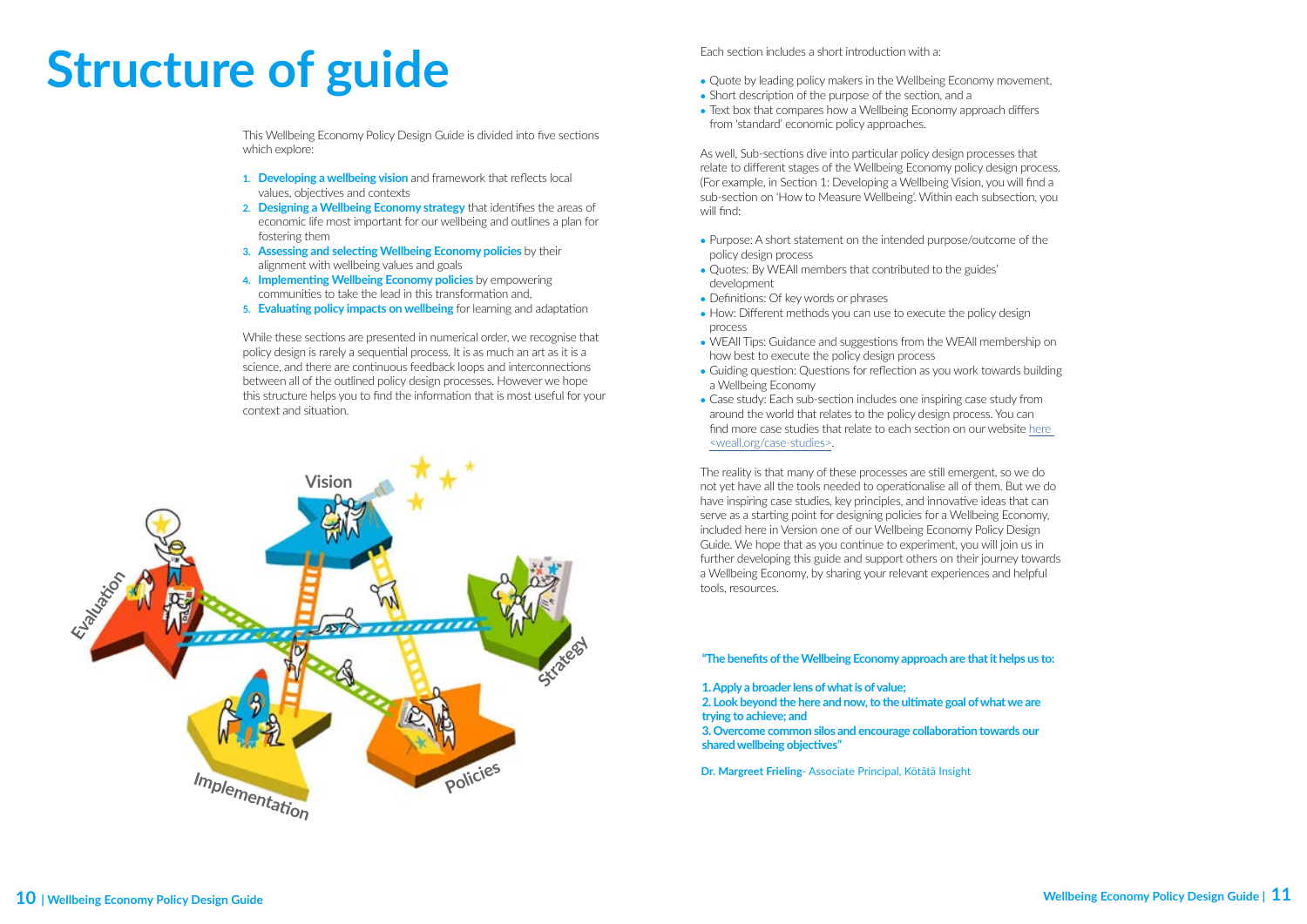# <span id="page-6-0"></span>**Developing a wellbeing vision**

Wellbeing Economy policy design begins with setting a different vision of progress. For decades, we have used economic indicators such as wealth and GDP growth to assess societal progress. This has led us to focus on fostering economic growth, regardless of whether or not it leads to improvements in collective wellbeing. Many governments are now flipping the script and developing more holistic and longer-term visions of progress, so that collective wellbeing becomes the ultimate measure of economic success. These visions help us to recognise wealth as one driver of wellbeing, alongside a wide variety of other social and environmental factors.

The challenge, of course, is that viewing wealth as the main indicator of progress has become embedded in many of our cultures, influencing the way we view our own capacities, relationships, and purpose. Changing this requires expanding our understanding of the economy, its relationship to social and ecological wellbeing and our notion of progress to encompass a wide variety of factors that determine the quality of our lives on this planet. As such, a Wellbeing Vision is not something that can be imposed; it must be co-created with communities. This requires engagement with communities to understand what matters for their wellbeing, now and for generations to come.

As you work to develop your Wellbeing Vision, we offer three policy processes which can help you along the way: 1) Understanding what matters for wellbeing, 2) Crafting and communicating the Wellbeing Vision, and 3) Measuring wellbeing. The purpose of this process is to develop a medium- to long-term Wellbeing Vision towards which your society and government will work.



**"'We need to move beyond narrow measures and views of value and broaden our definition of progress"**

**Patsy Reddy,** Governor-General of New Zealand

### **Wellbeing Economy Policy**

Economic growth (as measured by GDP) is the ultimate indicator of progress, even when it comes at the detriment of human and ecological wellbeing.

### **Old Economic Policy**

Economy viewed as separate and superior to social and ecological dimensions.

Strong economic assumptions regarding what people want and why.

- Collective wellbeing is the ultimate indicator of progress, whether or not that involves economic growth. **>**
	- Economy viewed as one aspect of society, which is part of the environment.
	- Meaningful democratic engagement to identify and understand what matters for current and future collective wellbeing.

**>**

$$
\rightarrow
$$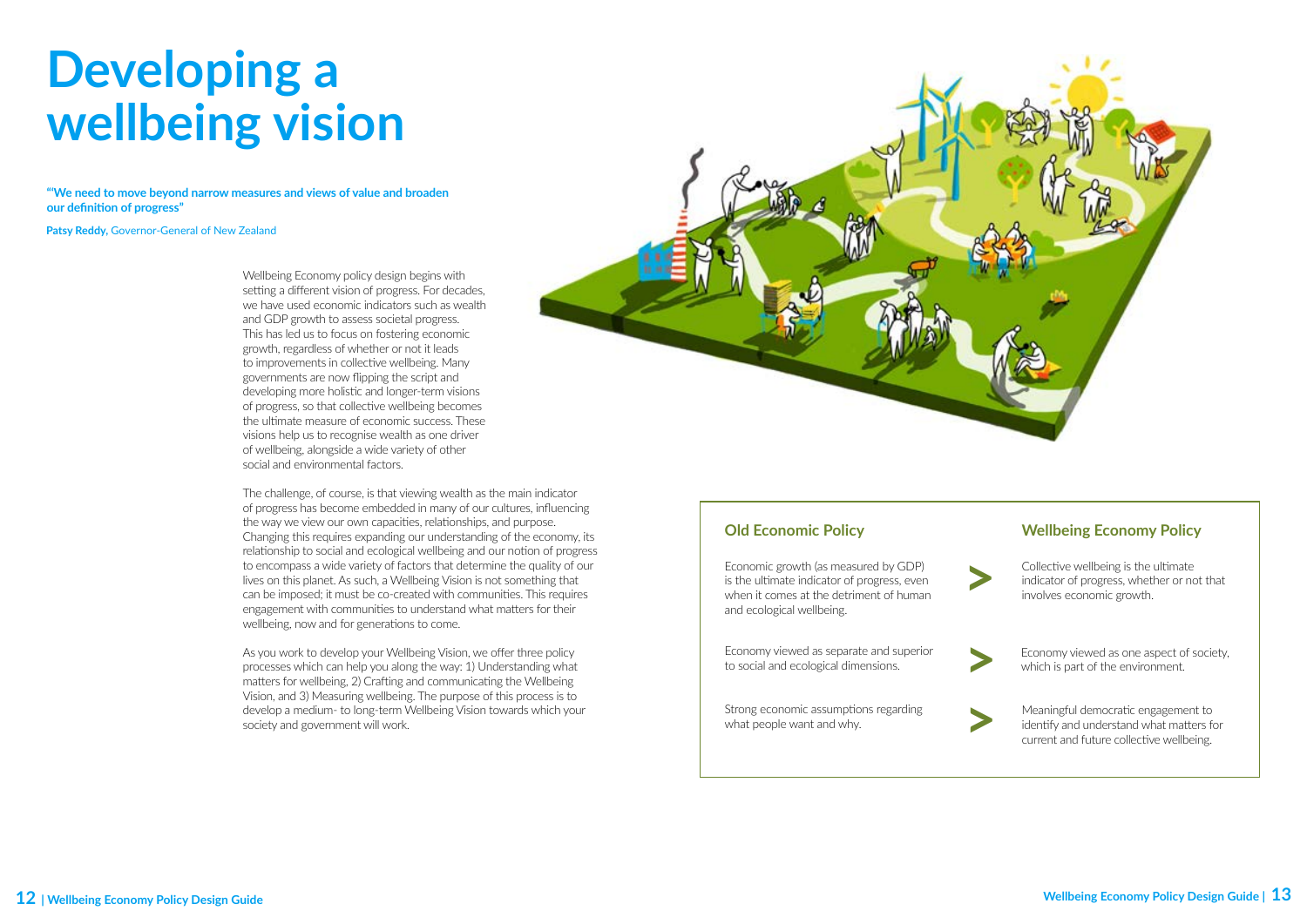**Purpose:** To understand what matters for personal, collective, and future wellbeing, as a basis for building an economy that delivers this wellbeing.

Governments have taken different approaches to understanding wellbeing: some use conceptual frameworks based on research on the determinants of wellbeing while others conduct public consultations. The process of engaging with communities to understand their vision for the future and the areas of life most important to their wellbeing is transformative, both as a process and as an outcome. It facilitates communication, trust, and empowerment for further participation in the transformative journey ahead.

**How:** [community forums,](https://www.communitycatalyst.org/doc-store/publications/a_guide_to_organizing_community_forums_jul02.pdf) [citizen assemblies](https://citizensassemblies.org/wp-content/uploads/2018/10/Citizens-Assemblies_EN_web.pdf), [appreciative inquiry,](https://appreciativeinquiry.champlain.edu/learn/appreciative-inquiry-introduction/) [deliberative polling](https://participedia.net/method/147), [citizen conferences, town meetings,](https://participedia.net/method/159) [focus groups,](https://ctb.ku.edu/en/table-of-contents/assessment/assessing-community-needs-and-resources/conduct-focus-groups/main) [surveys](https://www.findevgateway.org/sites/default/files/publications/files/mfg-en-toolkit-toolkit-a-guide-to-designing-surveys-2008.pdf).

### **WEAll Tips:**

- **• Identify [trusted community institutions](https://www.lifemosaic.net/images/uploads/Resources/Docs%20(Eng)/BCP_Toolkit.pdf) or leaders** who can **[facilitate](http://www.theworldcafe.com/key-concepts-resources/design-principles/)  [discussions](http://www.theworldcafe.com/key-concepts-resources/design-principles/)** on wellbeing priorities.
- **• Train policy makers** to undertake **[open, co-creative policy](https://www.opengovpartnership.org/wp-content/uploads/2019/06/OGP-Participation-Co-Creation-Toolkit.pdf)** design processes.
- **• Ask powerful [questions](http://aoplslovenia.weebly.com/uploads/2/6/1/5/26152526/_____powerfulquestions.pdf) that support communities** to identify their positive vision for the future, rather than focusing only on existing problems or challenges.
- **• Allow people to express their wellbeing** priorities in images or stories.
- **• Ensure consideration of both current and long-term wellbeing priorities.** What is required for the wellbeing of future generations?
- **• Encourage reflection** on what matters for personal wellbeing, community wellbeing, humanity's wellbeing, and the wellbeing of plants, animals, and the environment.
- **•** When discussing what matters for wellbeing, **ask additional 'why?' follow-up questions** to better understand the key outcomes and values underpinning the stated priorities.
- **• [Identify core values](http://anielski.com/wp-content/documents/Genuine%20Wealth%20Communities.pdf)** that relate to these wellbeing priorities and that can act as guiding principles in the policy design process.

**Guiding Question:** What areas of life are most important for your current and future wellbeing?

## <span id="page-7-0"></span>**1A. Understanding what matters for wellbeing**

## **Wellbeing In Germany - 'What Matters To Us'**

**In 2015, the German government instigated a national dialogue to better understand what mattered for people's wellbeing. In order to ensure diversity and hear as many opinions as possible, the German government asked for help from a large number of social groups (such as workers associations, adult education centres, chambers of commerce, women's agricultural association, etc.). Over a period of six months, they hosted over 200 national dialogue events in every region of Germany, with the Chancellor and first ministers being invited to 50 of the events, to engage in wellbeing discussions. Those who were not able to attend these in-person events were invited to participate online or by returning a postcard that had been mailed to all residents. A total of 15,750 participants took part in the national dialogue. Over 400 different topics and areas important for wellbeing were identified during the national dialogue, with the following aspects being mentioned particularly often:** 



**Wellbeing: Wellbeing is about our quality of life as individuals, communities and societies and how sustainable that will be in the future. It encompasses our personal and collective wellbeing as well as the wellbeing of planets, animals and our environment.** 

**"The first thing we have to do is get out there. Take the policy writing out of the capital and ask communities 'what does wellbeing look like? What does it mean to you? This process generates solidarity and ensures a connection to context and what people really want. It's important to recognise that when you do this in different locations, you will get different answers."** 

**Jacquie McGlade,** Professor, University College London

> **Through this public consultation, people expressed a mix of values, processes, and outcomes as being important for their wellbeing: key values included freedom, equity, and helpfulness, important democratic processes included civic engagement and political participation, and crucial outcomes for a functioning state included healthcare, education, and unspoiled nature. These priorities were then organised into three broad categories with 12 dimensions: 1) 'Our life', which describes five dimensions: health, work, education, income, and the time we have available. 2) 'Our surroundings', which covers three dimensions of lives: where we live, infrastructure and mobility in our cities and rural areas, security, and social cohesion. 3) 'Our country', which forms the national and international framework and relates to the economy and environment, being able to live in freedom and equality, and the concerns of citizens about peace and Germany's responsibilities in the world.**

**Source: https://www.gut-leben-in-deutschland.de/report/national-dialogue/ Read more case studies on ways that policy makers understand wellbeing [here](https://wellbeingeconomy.org/case-studies).**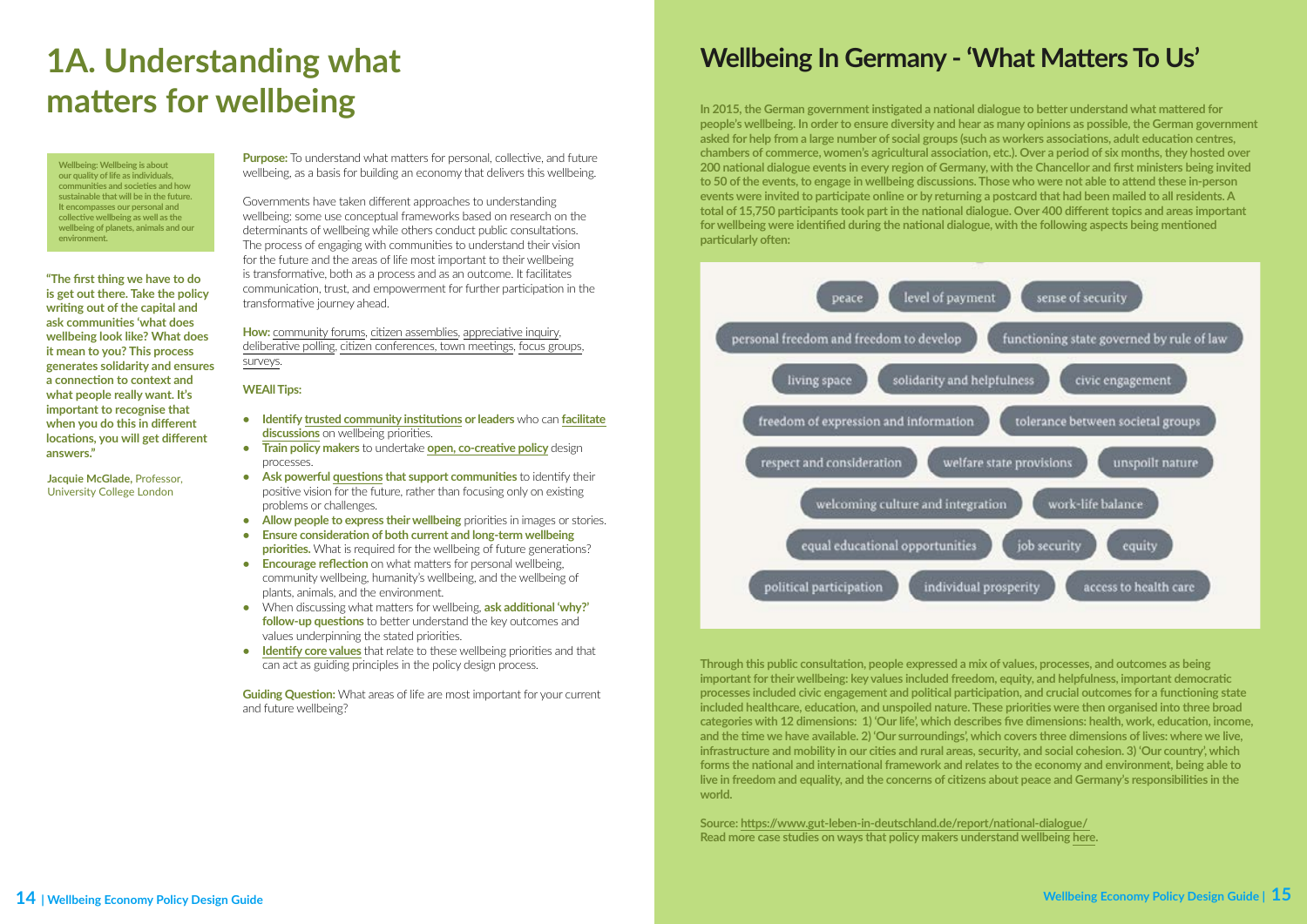**Purpose:** To craft and communicate a clear and tangible vision of progress, founded on wellbeing priorities.

Wellbeing is a holistic concept that brings together priority social, economic, environmental and democratic outcomes into a shared vision for the future. When you ask people what matters for wellbeing you likely get a wide range of values, processes, and outcomes. You will need to organise these priorities into a clear Wellbeing Vision. This is crucial to unifying diverse stakeholders in focusing on wellbeing outcomes rather than economic growth and shifting views of governments as stewards of the economy to governments as stewards of social and ecological wellbeing. Governments will often organise priority wellbeing outcomes into thematic areas as a 'wellbeing framework' and communicate this framework in the form of an infographic or other visual representation. Other times governments communicate the wellbeing priorities as a vision statement for the future. Both help governments to focus on medium- to long-term wellbeing outcomes.

- **• Develop a vision statement** or a [Wellbeing Framework](https://d1ssu070pg2v9i.cloudfront.net/pex/carnegie_uk_trust/2015/03/10161550/Towards-a-wellbeing-framework-short-report-low-res.pdf) by grouping wellbeing priorities into **common themes**  (read how this was done in Scotland and in Wales [here\)](https://wellbeingeconomy.org/case-studies).
- **•** Allow for the holistic representation of wellbeing values and outcomes across social, economic, environmental, political, and spiritual dimensions of life.
- **• Use the same language used by the community** when crafting your Wellbeing Vision (e.g., recognising that the word for 'wellbeing' may be different in different places).
- **• Respect [cultural diversity](https://www.lifemosaic.net/images/uploads/Resources/Docs%20(Eng)/BCP_Toolkit.pdf)** and differing wellbeing priorities across and within communities in the **collective Wellbeing Vision or Framework.**
- **•** Place special emphasis on **[human rights and environmental protection.](https://www.ohchr.org/Documents/Issues/ClimateChange/COP21.pdf)**
- **• Give extra weight to the wellbeing priorities of [marginalised communities.](https://www.undp.org/content/undp/en/home/librarypage/poverty-reduction/what-does-it-mean-to-leave-no-one-behind-.html)**
- **• Embrace indigenous wisdom** and perspectives on wellbeing and our relationship to the earth.
- **• Use personal stories, images, music and narratives** as part of Wellbeing Vision **[communication campaign.](https://www.eltis.org/sites/default/files/trainingmaterials/civitas_toolkit_on_marketing_communications.pdf)**
- **• Engage all government institutions** in the process of building a Wellbeing Framework.
- **•** Ensure the Wellbeing Vision is **presented as long-term project** that spans political administrations.
- **• Embrace meaningful [public participation](https://www.opengovpartnership.org/wp-content/uploads/2019/06/OGP-Participation-Co-Creation-Toolkit.pdf)** when crafting and communicating your Wellbeing Vision.

**Guiding questions:** What is your wellbeing vision? Is it a shared vision? By whom?

You will want to engage the public in the process of articulating this Wellbeing Vision and support its widespread communication. This vision is a key to building new narratives about progress and the purpose of government and policy action. This shift can take time but ensuring accessible public communication and continuous dialogue will build the necessary foundations for long-term transformative change.

**How:** [Community forums,](https://www.communitycatalyst.org/doc-store/publications/a_guide_to_organizing_community_forums_jul02.pdf) [focus groups](https://ctb.ku.edu/en/table-of-contents/assessment/assessing-community-needs-and-resources/conduct-focus-groups/main), [inter-governmental & multi-stakeholder discussion forums,](https://www.opengovpartnership.org/wp-content/uploads/2019/06/OGP-Participation-Co-Creation-Toolkit.pdf) expert forums, [wellbeing framework,](https://d1ssu070pg2v9i.cloudfront.net/pex/carnegie_uk_trust/2016/09/Sharpening-our-Focus.pdf) [public communication campaign](https://www.eltis.org/sites/default/files/trainingmaterials/civitas_toolkit_on_marketing_communications.pdf).

### **WEAll Tips:**

## <span id="page-8-0"></span>**1B. Crafting and communicating your wellbeing vision**

 **'You need to have a strong vision that is widely owned, so that you are not knocked off course by special interest groups and powerful lobbyists along the way'.** 

**Mike Danson,** Professor Emeritus, Herriot-Watt and Strathclyde Universities

## **Ecuador – 'Buen Vivir'**

**'Buen Vivir', meaning 'living well together', is the Spanish translation of Sumak Kawsay, a term used by the Quechua peoples of the Andes, to describe a way of doing things that is rooted in community, ecology, culture, and spiritual connection to the land.** 

**The government of Ecuador developed a Wellbeing Vision based on the concept of 'buen vivir', which was integrated into the Ecuadorian constitution in 2008. It presents a vision of development which goes beyond economic growth by focusing on the factors that determine our wellbeing including health, education, environmental protection, and community participation; all to be achieved through the principles of interculturality. The government expressed their Wellbeing Vision in 2018 as follows:** 

*'We want a society in which people can satisfy their needs, live and die worthily with social equality and justice, free of violence or discrimination and achieving individual, social and natural harmony'* 



**This Wellbeing Vision was communicated through various media campaigns, with one commercial featuring an elderly woman declaring, 'finally, money does not make the difference in achieving dignified health…health is a right, for which they cannot charge money.' Another popular advertisement of the Wellbeing Vision features musicians representing different regions and ethnic groups singing together.** 

**Read more case studies on crafting and communicating Wellbeing Visions, [here](https://wellbeingeconomy.org/case-studies).**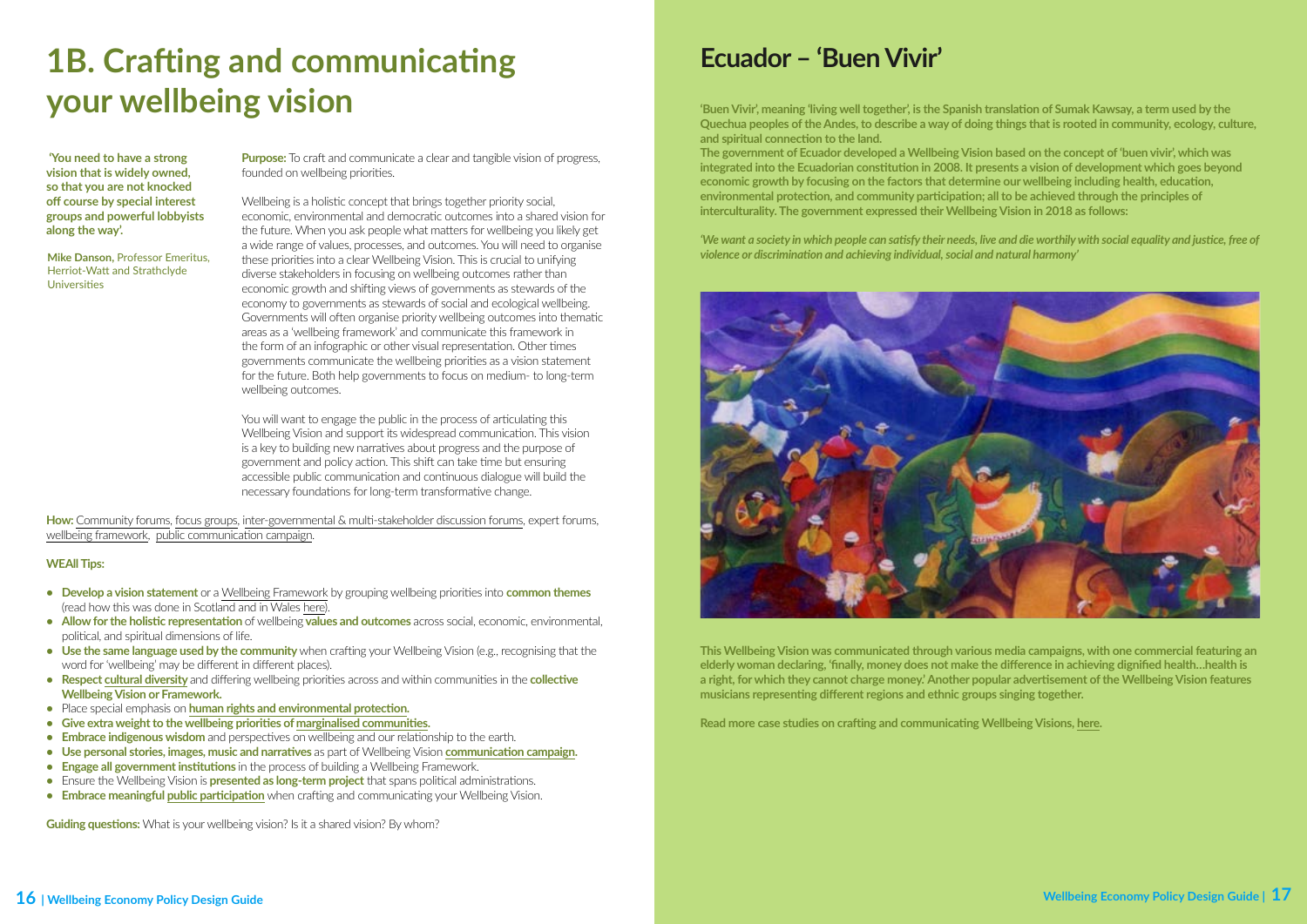## **Wales – 'Measuring the right things the right way'**

**In 2015, Wales put forth a Wellbeing Vision of improving 'the way in which decisions are made across specified public bodies in Wales, so that Wales became prosperous, resilient, healthier, more equal and globally responsible, with a vibrant culture and thriving Welsh language'.** 

**Purpose:** Measure and assess wellbeing over time, in order to support effective policy development.

> **In working to achieve this vision, the Welsh Government requires all Ministers to propose indicators to measure progress in these areas. A key principle for selecting indicators was 'effective communication', to ensure better transparency and engagement with the public in pursuing the wellbeing goals.**

How: [Wellbeing data generation,](https://whatworkswellbeing.files.wordpress.com/2017/07/understanding-wellbeing-locally-july-2018-links.pdf) [surveys,](https://b.3cdn.net/nefoundation/7a378df45fafe612cc_a3m6i6g49.pdf) [use existing wellbeing metrics/](https://www.ituc-csi.org/moving-beyond-gdp?lang=en) [indices](https://www.ituc-csi.org/moving-beyond-gdp?lang=en), [local data generation,](https://whatworkswellbeing.files.wordpress.com/2017/07/understanding-wellbeing-locally-july-2018-links.pdf) [public discussions](https://www.communitycatalyst.org/doc-store/publications/a_guide_to_organizing_community_forums_jul02.pdf), expert forums.

As you move beyond GDP as the major indicator of progress, you will want to develop new wellbeing measurements. Developing wellbeing indicators can help you to better understand the current level of wellbeing and track its performance over time. As the determinants of wellbeing are multi-dimensional, these measurements can help policymakers to better understand synergies and trade-offs between dimensions over time. Measuring wellbeing requires looking at how society as a whole is progressing across all of your various wellbeing dimensions, rather than using economic indicators as a proxy for wellbeing or focusing on specific areas at the expense of others.

**Guiding questions:** How will you measure real progress? How will you ensure that the measurement doesn't overtake the outcome?

- [Multidimentional Poverty Index](https://indicators.report/indicators/i-3/)
- [Wales National Wellbeing Indicators](https://gov.wales/sites/default/files/publications/2019-06/national-indicators-for-wales.pdf)
- Thriving Places Index
- New Zealand Wellbeing Indicators
- Gallup Wellbeing Index
- Humankind Index
- [Iceland wellbeing indicators](https://www.government.is/lisalib/getfile.aspx?itemid=fc981010-da09-11e9-944d-005056bc4d74)
- [Genuine Wealth Accounting](http://anielski.com/wp-content/documents/Genuine%20Wealth%20Communities.pdf)

### **WEAll Tips:**

- **• [Employ qualitative and quantitative](https://b.3cdn.net/nefoundation/575659b4f333001669_ohm6iiogp.pdf)** methods to find appropriate indicators for the wellbeing priorities, noting that often, wellbeing priorities will be multi-dimensional or subjective.
- **• Support [local data generation](https://whatworkswellbeing.files.wordpress.com/2017/07/understanding-wellbeing-locally-july-2018-links.pdf)** and community engagement in the selection of indicators, making clear that community members will be involved in the monitoring and evaluation of policies.
- **• Identify intuitive indicators** that can be easily understood by a general audience.
- **• Prioritise indicators that directly connect with desired outcomes**, rather than an input/driver. For example, measure whether people feel safe in their neighbourhood (an outcome), rather than number of police officers (an input).
- **• [Find indicators t](https://whatworkswellbeing.files.wordpress.com/2017/07/understanding-wellbeing-locally-july-2018-links.pdf)hat directly correspond to a dimension in your Wellbeing Framework** and that have a positive relationship with other dimensions as well.
- **• Explore existing wellbeing metrics and indicators** for inspiration (see table), but ensure adaptation to your **[communities' unique values and priorities.](https://d1ssu070pg2v9i.cloudfront.net/pex/carnegie_uk_trust/2016/09/Sharpening-our-Focus.pdf)**
- **• Identify [internationally comparable indicators,](https://unstats.un.org/unsd/envaccounting/ceea/archive/Framework/nsreport_wellbeing_uk.pdf)** where possible, to benchmark performance against other countries and communities over time.

## <span id="page-9-0"></span>**1C. Measuring wellbeing**

### **'What you measure matters.'**

**Doreen Grove,** Head of Open Government, Scottish Government

### **Examples of Wellbeing Measurements**

- Sustainable Development Goals (SDG) [Indicators](https://unstats.un.org/sdgs/indicators/Global%20Indicator%20Framework%20after%202020%20review_Eng.pdf)
- [Social progress Index](https://www.socialprogress.org/index/global/methodology)
- [Genuine progress index](https://www.economicshelp.org/blog/2666/economics/genuine-progress-indicator-gpi-v-gdp/)
- OECD wellbeing framework
- Happy planet Index
- [Eurostat- Quality of Life indicators](https://ec.europa.eu/eurostat/statistics-explained/index.php/Quality_of_life_indicators)
- Wheel of Wellbeing
- Sustainable Wellbeing Index

**A discussion paper. Accessed 26 October 2020 at http://www.ppiw.org.uk/files/2015/02/Measuringprogress-towards-achievement-of-Waless-Wellbeing-goals\_a-discussion-paper.pdf.** 

**To read more case studies on measuring wellbeing, see [here](https://wellbeingeconomy.org/case-studies).**

| <b>Principle</b>                                                                                                                                                                                                                                                                                                                                                                                                                                 | <b>Description</b>                                                                                                                                                                                                                                                               |
|--------------------------------------------------------------------------------------------------------------------------------------------------------------------------------------------------------------------------------------------------------------------------------------------------------------------------------------------------------------------------------------------------------------------------------------------------|----------------------------------------------------------------------------------------------------------------------------------------------------------------------------------------------------------------------------------------------------------------------------------|
| <b>Effective</b><br>Communication                                                                                                                                                                                                                                                                                                                                                                                                                | 1. What the indicator measures should be capable of being summed up<br>briefly in a way that will be immediately grasped by the public.                                                                                                                                          |
|                                                                                                                                                                                                                                                                                                                                                                                                                                                  | 2. The indicator should allow comparisons to be made over time. Thus,<br>comparisons should remain valid even as policies or data collection<br>methods change, there should be secure sources of data, and the value of<br>the indicator should be capable of change over time. |
|                                                                                                                                                                                                                                                                                                                                                                                                                                                  | 3. Ideally the indicator should allow comparisons with other places and so<br>should be internationally recognised.                                                                                                                                                              |
|                                                                                                                                                                                                                                                                                                                                                                                                                                                  | 4. The significance of any changes should be immediately obvious.                                                                                                                                                                                                                |
|                                                                                                                                                                                                                                                                                                                                                                                                                                                  | 5. All audiences need to believe that the indicator really does measure the<br>outcome effectively and reliably, and the indicator should be understood in<br>the same way by different groups.                                                                                  |
|                                                                                                                                                                                                                                                                                                                                                                                                                                                  | 6. Indicators must provide up-to-date information and with sufficient<br>frequency to allow judgements about progress and to stimulate appropriate<br>action.                                                                                                                    |
|                                                                                                                                                                                                                                                                                                                                                                                                                                                  | 7. Indicators must be selected and designed to avoid encouraging actions<br>that improve the indicator at the expense of wider outcomes.                                                                                                                                         |
|                                                                                                                                                                                                                                                                                                                                                                                                                                                  |                                                                                                                                                                                                                                                                                  |
| On the basis of these principles, the Welsh government ended up identifying 46 national indicators to measure<br>performance toward their seven wellbeing areas. These indicators are gathered throughout the year and<br>published annually and include quantitative & qualitative (e.g. survey based) data.                                                                                                                                    |                                                                                                                                                                                                                                                                                  |
| Source: Public Policy Institute for Wales (2015). Measuring progress towards the achievement of Wales's<br>wellbeing goals:<br>$\mathcal{A}$ and $\mathcal{A}$ and $\mathcal{A}$ and $\mathcal{A}$ and $\mathcal{A}$ and $\mathcal{A}$ and $\mathcal{A}$ and $\mathcal{A}$ and $\mathcal{A}$ and $\mathcal{A}$ and $\mathcal{A}$ and $\mathcal{A}$ and $\mathcal{A}$ and $\mathcal{A}$ and $\mathcal{A}$ and $\mathcal{A}$ and $\mathcal{A}$ and |                                                                                                                                                                                                                                                                                  |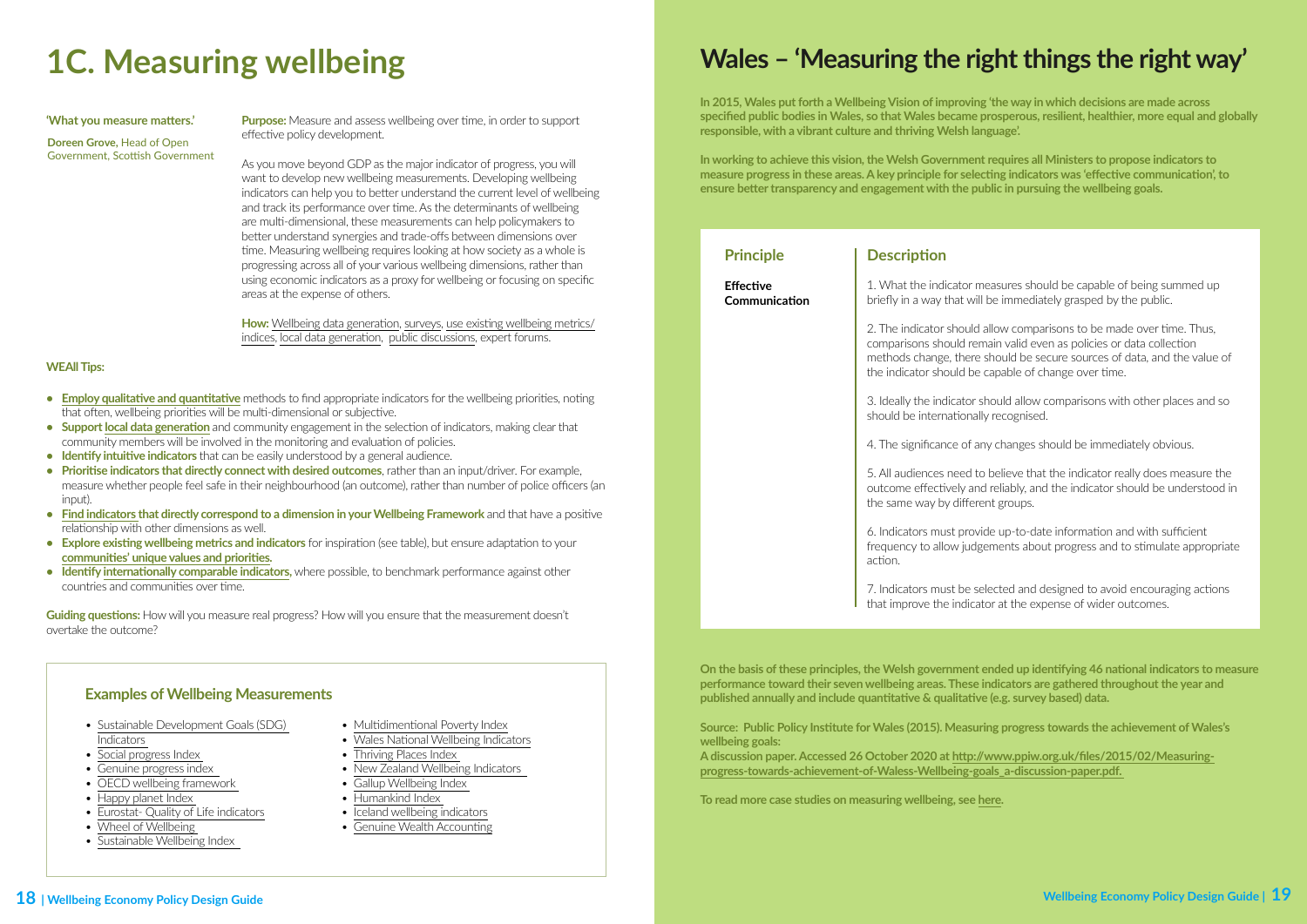# <span id="page-10-0"></span>**Designing a Wellbeing Economy strategy**

Designing a Wellbeing Economy strategy begins with a recognition that the purpose of the economy transcends its role in generating incomes. The way that we produce and provide for one another has enormous impacts on our personal, collective and future wellbeing far beyond the money we gain from the transaction. Our economic system influences our sense of purpose, social connections and the health of our people and planet. Developing a strategy which outlines concrete changes in the economy required to improve current and future wellbeing involves taking holistic and multi-dimensional view of progress. It involves abandoning much of our old economic thinking and embracing an understanding of our economies as embedded within our society and environment. This shift can take time and it will be important to involve diverse stakeholders along the way to encourage a broad shift in the understanding of what the economy is and for. This are-orientation requires fundamenatal shifts in process and thinking at all levels of society but for now let's explore how to 1) Identify Wellbeing Economy activities and behaviours, 2) Align institutions and stakeholder for wellbeing, and 3) Manage trade-offs and power dynamics.



**[Economic democracy](https://www.sciencedirect.com/science/article/abs/pii/S0016328712000596)** – Ensures equitable distributions of economic power through democratic management of economy via policy, social enterprises, and community wealth management.

- 
- 
- **[Regenerative economy](https://capitalinstitute.org/8-principles-regenerative-economy/)** Focuses on building an economy that mimics nature by regenerating the social
	-
- **[Common good economy–](https://www.ecogood.org/what-is-ecg/ecg-in-a-nutshell/)** Evaluates business success not by profits, but rather by their contribution to
	-
	-
	-
	-

**[Solidarity economy](http://avery.wellesley.edu/Economics/jmatthaei/transformationcentral/solidarity/definingsolidarity.html)** – Promotes the expansion of economic activities and behaviours that are based on principles of reciprocity, cooperation, and solidarity.

**[Doughnut economics](https://www.kateraworth.com/doughnut/)** – Supports the design of economic systems that ensure necessary social foundations, while respecting planetary limits.

### **Examples of wellbeing economy strategies**

**[Circular economy](https://www.ellenmacarthurfoundation.org/explore/the-circular-economy-in-detail#:~:text=A%20circular%20economy%20is%20a,the%20consumption%20of%20finite%20resources.)–** Transform production and consumption processes to reuse resources, design waste and pollution out of the cycle, and regenerate the natural world. The primary ways to do this are recycling waste for new production or using waste for conversion to energy.

**[Community wealth building](https://community-wealth.org/content/what-community-wealth-building-and-why-it-so-important) –** Identifies 'anchor' economic institutions with strong linkages to the local economy, to foster 'bottom-up' and inclusive development.

and ecological assets needed for wellbeing.

the 'common good' and alignment with values of Dignity, Social Justice, Environmental Sustainability, and Transparency.

**Core economy–** Recognises central importance of economic activities that occur amongst families, friends, and communities, which are non-monetised and driven by values of love, empathy, responsibility, and care.

**[Foundational economy](https://wiki.p2pfoundation.net/Core_Economy) –** Advocates for the use of public policy to secure the supply of basic goods and services to all people in a sustainable manner (e.g. socially and environmentally responsible).

Begins with the identification of economic challenges or 'market failures' where government intervention is needed.

### **Old Economic Policy**

Economy viewed as driven by competitive and profit-oriented individuals and enterprises.

Economy viewed as separate and superior to other policy areas, with other government agencies working to redistribute, heal, and fix negative outcomes from economic activity.

**>**



### **Federal Government of Germany**

**"The federal government (of Germany) believes wellbeing should lie at the heart of policymaking that simultaneously pursues economic, social and environmental goals…If the government is to develop effective policies, it is vital to consider all the different aspects of wellbeing and the interrelations between them that both reinforce, but also at times, compete with one another. Improving wellbeing is the responsibility of government, but also of business and industry, societal groups and, last but not least, every individual citizen."**

**Wellbeing economy strategy: A theory of change which outlines concrete changes in the economy required to achieve your wellbeing goals** 

> Economic strategies developed by economists and senior economic policy makers.



processes.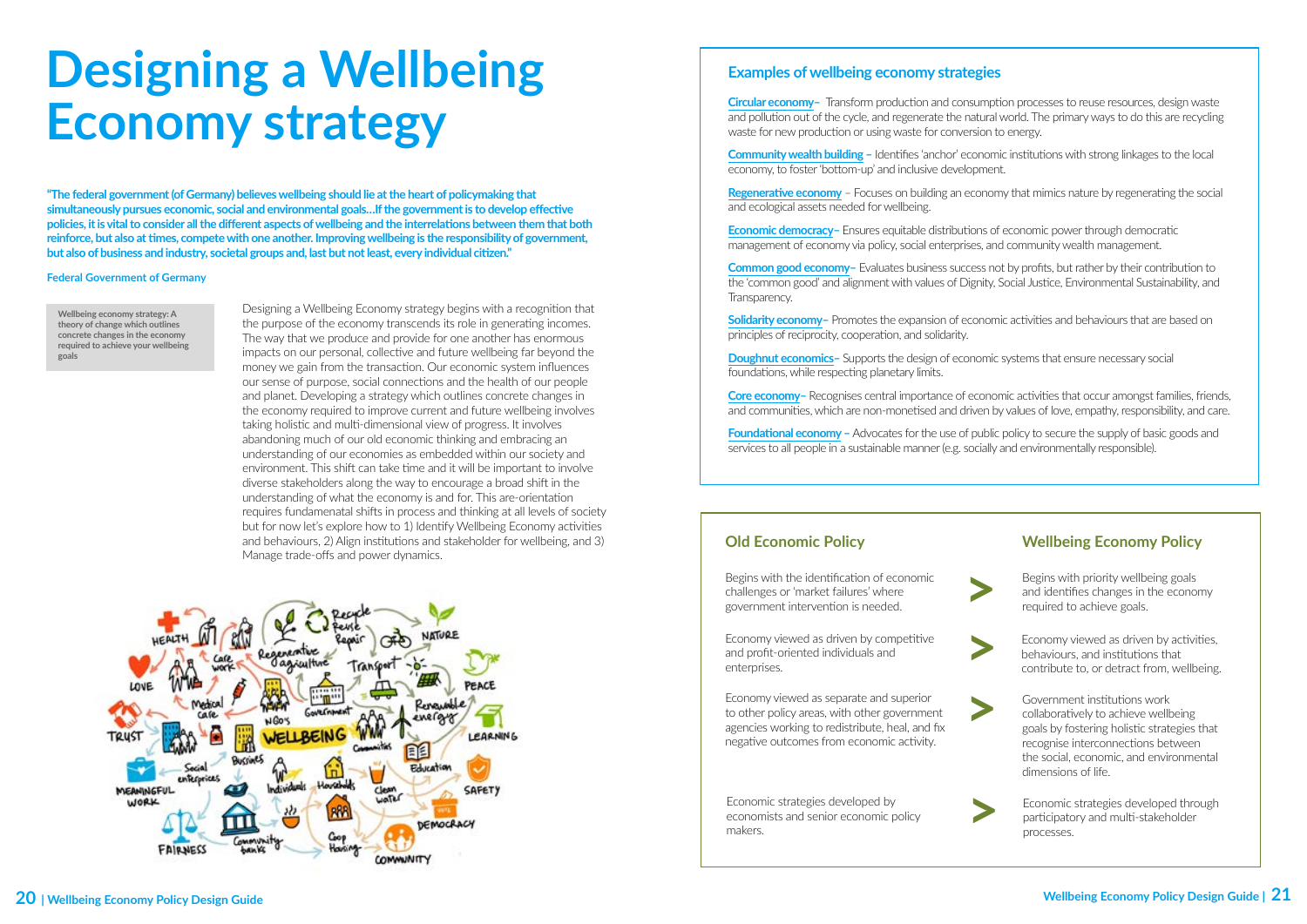## **COVID-19 and the identification of 'essential' economic activities**

**In response to the COVID-19 pandemic, many governments around the world temporarily suspended parts of their economies to slow the spread of the disease. As part of this process, many governments had to identify which types of economic activities were deemed most 'essential' for collective wellbeing and would continue to operate during 'lockdown'. While the exact list of 'essential' or 'key' sectors and workers varied across and even within countries, some common areas included:** 

- **• Healthcare**
- **• Energy**
- **• Education**
- **• Childcare**
- **• Water**
- **• Agriculture and food production**

**Purpose:** To identify the economic activities and behaviours that directly contribute to your wellbeing priorities.

- **• Critical retail (e.g., grocery stores, pharmacies, hardware stores, etc.)**
- **• Critical trades (e.g., construction, electricians, plumbers, etc.)**
- **• Transportation & delivery**
- **• Government and community-based services**

**The ability of policymakers to very quickly identify these 'essential' economic activities illustrates that we have an intuitive understanding of the economic activities that are most important for maintaining collective wellbeing. The challenge is to expand our time horizon and consider the activities that are most important for future wellbeing as well, and to co-create strategies to foster and promote these economic activities in a way that promotes social justice on a healthy planet.** 

**For more case studies identifying wellbeing economy activities and behaviours see [here](https://wellbeingeconomy.org/case-studies)**

**How:** [Genuine wealth accounting,](http://anielski.com/wp-content/documents/Genuine%20Wealth%20Communities.pdf) [discussion forums,](https://neweconomics.org/uploads/files/Framing-the-Economy-NEON-NEF-FrameWorks-PIRC.pdf) [asset mapping](https://www.gcph.co.uk/assets/0000/3433/GCPHCS10forweb_1_.pdf), [citizen assemblies,](https://participedia.net/method/4258) [creative placemaking,](https://www.planning.org/knowledgebase/resource/9146893/) [appreciative inquiry,](https://appreciativeinquiry.champlain.edu/learn/appreciative-inquiry-introduction/) green economy dialogue, [systems thinking,](https://thinkingtoolsstudio.org/) [reframing the economy,](https://neweconomics.org/uploads/files/Framing-the-Economy-NEON-NEF-FrameWorks-PIRC.pdf) [participatory research](https://participedia.net/method/457).

Standard economic strategy design is often 'deficit-based' in the sense that it focuses on the need for external investment, technology or skills as the way of fostering economic development. However, as you work towards building a Wellbeing Economy, it can be useful to take a strength-based approach whereby you identify the existing economic activities, skills and behaviours that are already positively contributing to wellbeing. This will help you to develop an economic strategy that builds on the existing strengths and capacities in your community as the building blocks for your Wellbeing Economy.

By identifying positive economic activities and dimensions for support and expansion it can ensure people see the positive benefits of building a Wellbeing Economy (rather than fearing that promoting social and ecological wellbeing will negatively impact their quality of life). The process of engaging people in economic discussions and decision making is important for longterm transformation as it helps us to ground our understandings of the economy in lived experiences rather than theoretical models and shift our popular narratives regarding the purpose of the economy. Finally, the identification of positive economic activities will be a critical starting point for considering how to best foster the areas of the economy most important for wellbeing so you can prioritise policy efforts in these areas.

These discussions can help to expand your understanding of value and consider areas of life that have traditionally been excluded from economic analysis, such as household work or environmental stewardship. This process is important, as it helps people to embrace a new narrative about the economy and its purpose, and to visualise their role in a new one.

## <span id="page-11-0"></span>**2A. Identifying wellbeing economy activities & behaviours**

**'An important element here is the space to explore, iterate, and discover. This can be done with deliberative-type processes (e.g., citizen juries, stakeholder groups), where there is a focus on learning and sharing and not needing to find the 'correct' answer'**

**Justin Connolly, Director, Deliberate** 

**Wellbeing economic activities and behaviours: Actions made by individuals, institutions and our natural environment that provide for our wants and needs**

### **WEAll Tips:**

- Facilitate community discussions around **[understandings of the economy](https://medium.com/rsa-reports/economics-for-everyone-da08028262a1#.4pc9uqb95) and its relationship to wellbeing** (See UK case study)
- Train government officials on **strength-based approaches** to consider the existing economic activities and behaviours that are contributing to wellbeing
- Employ back casting and have communities / stakeholders **imagine the society has achieved their wellbeing goals.**  What does the economy look like? **What is different in terms of the way we produce and provide for one another?** What is the same?
- Use a **broad definition of the economy,** for example, 'the way we provide for one another', so that people have space to consider areas that may otherwise be seen as outside the scope of the 'economy' e.g., parenting, social

services, nature, etc.

• Pay special attention to your **wellbeing values** and discuss what areas of life people see these values being promoted

- For each of your wellbeing priorities, consider a **wide range of [activities](http://www.equip-project.org/wp-content/uploads/2017/09/E-Industrial-Policy-Design-July-2017.pdf)** that are positively contributing to its achievement e.g., sectors, occupations, producers, services, institutions, etc.
- For each of your wellbeing priorities, consider a **wide range of behaviours** that are directly contributing to its achievement e.g., production processes, patterns of consumption, exchange, distribution, provision, etc.
- e.g., where do you see solidarity, generosity, respect, etc.?
- Carry out discussions of **non-monetised areas of the economy** and their contribution to wellbeing e.g., care work, civic activity, volunteering, mutual aid etc.
- Through the process of identifying wellbeing economic activities and behaviours, take note of those that are viewed as negatively **impacting wellbeing.**
- Use this opportunity to **gather data and evidence** on these activities and behaviours that can be used for assessments and evaluations.
- Support **research on Wellbeing Economy approaches** and engage **local experts** who can provide insights on the existing activities and behaviours contributing to the wellbeing priorities.
- **Gather quotes and stories** from your discussion that can be used to communicate new narratives regarding the drivers of a Wellbeing Economy.

**Guiding question:** Which economic activities currently serve the future you are trying to create and which activities actively works against it in the long term?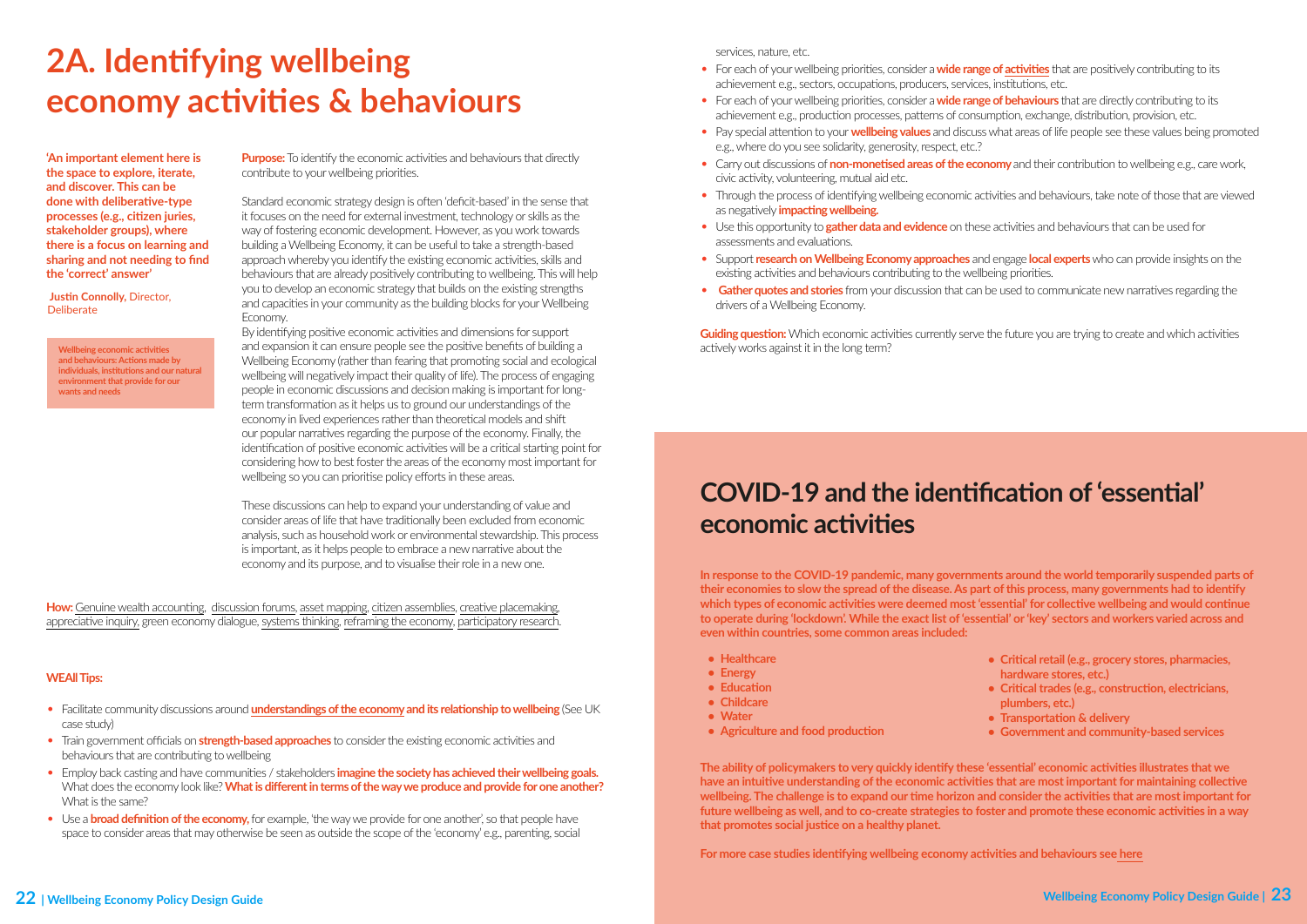**Purpose:** To empower stakeholders and align institutions to jointly achieve priority wellbeing outcomes.

Building a Wellbeing Economy requires more than just different measures of progress, it is about changing how we work together to achieve that progress. It requires an appreciation that since the determinants of our wellbeing are multi-dimensional, all outcomes must be co-produced by a wide variety of actors, such as government, business, communities, and citizens. As you work towards achieving your wellbeing goals, you will want to consider how best to align government departments and local authorities to effectively work together, instead of in silos, to achieve the priority wellbeing outcomes, while simultaneously allowing space for individuals, communities, businesses, and other stakeholders to meaningfully contribute to achievement of these goals as well. This requires adjusting governmental systems and structures so that they encourage a joined-up and co-creative approach to developing strategies and delivering public services to achieve wellbeing goals.

- **• Ensure wide-spread government involvement** (across levels and departments) early on in the process, so that all agencies have clear understanding of the priority wellbeing goals and can take the lead in coordinating efforts in accordance with their mandates
- **•** Develop a **multi-stakeholder and intergovernmental committee** to support and coordinate strategy development (see [Wales](https://wellbeingeconomy.org/case-studies))
- **•** Present the achievement of your Wellbeing Vision as **medium- to long-term** initiative that transcends political administrations, to ensure continuity
- **•** Instigate any necessary institutional reforms to better align agencies that may have conflicting mandates to priority wellbeing goals (Se[e Netherlands](https://wellbeingeconomy.org/case-studies))
- **• Begin with the Wellbeing Economy goals** and discuss with all stakeholders their role in achieving the objectives.
- **• Facilitate multi-stakeholder and community discussions** to identify the legitimate role of government in instigating changes and areas where households, private sector or civil society should take the lead (see [Sikkim](https://www.business-standard.com/article/pti-stories/sikkim-preparing-legislation-for-implementation-of-sdgs-117032701006_1.html)).
- Map the power of stakeholders to promote or constrain movement towards the wellbeing goals.

**How:** multi-stakeholder forums, [stakeholder mapping](https://www.burgehugheswalsh.co.uk/Uploaded/1/Documents/Influence-Diagram-Tool-v2.pdf), [political economy analysis and power analysis,](https://opendocs.ids.ac.uk/opendocs/bitstream/handle/20.500.12413/4340/Power%20Above%20and%20Below%20the%20Waterline%20Bridging%20Political%20Economy%20and%20Power%20Analysis.pdf?sequence=3&isAllowed=y) [multi-stakeholder](https://issuu.com/rsutaria/docs/dialogue_toolkit)  [dialogues](https://issuu.com/rsutaria/docs/dialogue_toolkit), [collaborative governance](https://participedia.net/method/150), [sociocracy,](https://www.sociocracy.info/what-is-sociocracy/) [multi-stakeholder management](https://www.fsnnetwork.org/sites/default/files/en-svmp-instrumente-akteuersanalyse.pdf), [enabling state.](https://d1ssu070pg2v9i.cloudfront.net/pex/carnegie_uk_trust/2019/07/26092551/LOW-RES-3570-ES-Summary-Report-Overview.pdf)

**Guiding question:** How do you ensure that you will have the people and organisations you need aligned to practically achieving your vision? How can you guard against failure by involving diverse groupings early on?

### **WEAll Tips:**

## <span id="page-12-0"></span>**2B. Aligning institutions & stakeholders for wellbeing**

**'Bring people with you, make it cross-organisational, everybody's business - not a competition'**

**Dr. Andy Turner,** Public Health Specialty Registrar and Health Policy Lead, Liverpool City Region Combined Authority

## **Utah – 'How we grow matters'**

**In the 1990s, the state government in Utah, USA instigated a participatory policy design process to promote more inclusive and sustainable growth. Initially, the Government faced resistance by the various regions, towns, and districts who all saw themselves as responsible for managing growth and by other influential stakeholders, who were sceptical of involving residents in an economic strategy design process. However, it made some strategic choices that allowed 'Envision Utah' to develop as a participatory economic strategy design process:** 

- **1. The first was to regard the pursuit of an inclusive and sustainable economy as a long-term endeavour, not one that would be managed within the confines of political or administrative cycles. 2. The second was to frame Envision Utah's work as visioning rather than 'planning,' which is generally associated**
- **with narrow, technically managed processes.**
- **3. The third was to see the visioning as a continuous process, not a project. This ensured that stewardship of Utah's economic development was not a short-term, managerially-driven exercise that was restricted to isolated, time limited projects.**

**With widespread public buy-in for the project, the Government commissioned the 'Values Survey', which asked residents a series of building questions to gain a better understanding of what people valued about living in Utah and why they valued it. Upon completion of the Values Survey, the Government developed a model of what Utah would look like if economic growth continued unabated. This study was extremely time intensive as the state had never gathered or coordinated local information at this scale. More than 140 public and private agencies provided information on land-use data, air quality, water, transportation, infrastructure, housing, business, economic development, open air and critical lands and neighbourhood demographics. This baseline model was released to the public in 1997 and was a big wake up call for residents of the potential damages of uncontrolled economic growth.** 

**The government undertook a massive media and information campaign to educate residents on the potential challenges of growth, to raise awareness of the 'Envision Utah' initiative, and to motivate them to participate in future surveys and meetings. Community meetings were used to develop the 'Quality Growth Strategy' with participants, for example, building their ideal neighbourhoods by placing chips on a map to represent green spaces, residential buildings, mixed-use buildings, employment centres, cultural or civic centres, and retail space. These community discussions also provided space for communities to express their desired form of government intervention; with residents expressing a clear preference for incentives over regulations. Communities also wanted to ensure that these strategies were tailored to each community's unique character and needs and did not add additional layers of bureaucracy, but rather helped communities and decision-makers to consider a variety of choices.**

**After years of exhaustive involvement by the public, 'Envision Utah' successfully developed a publicly supported 'Quality Growth Strategy', which outlined their plan to protect the environment, maintain economic vitality, and promote quality of life:**

**The achievements of 'Envision Utah' have been impressive, from reduced carbon emissions to smarter land-use. However, one of the major successes cited by its organisers was a regional transportation policy. In 1990, voters rejected a proposal to expand Utah's public transportation system, as many residents held conservative values which made them sceptical of tax increases and government planning. However, in 2000, as a result of awareness raising and public debate facilitated through the 'Envision Utah' initiative, all three counties in the state passed the measure. Illustrating how participatory strategy design processes can help shift public opinion and foster greater trust in government for transformative change.** 

**Sources: https://static1.squarespace.com/static/5c059ead36099b1445c1d246/t/5d6ea271ddf8b900016729 ac/1567531638955/History+of+Envision+Utah.pdf RSA Report: https://www.thersa.org/globalassets/pdfs/reports/rsa-inclusive-growth-in-action.pdf**

**To read more case studies on empowering and aligning stakeholders in wellbeing policy design, see [here](https://wellbeingeconomy.org/case-studies).** 

- 
- 
-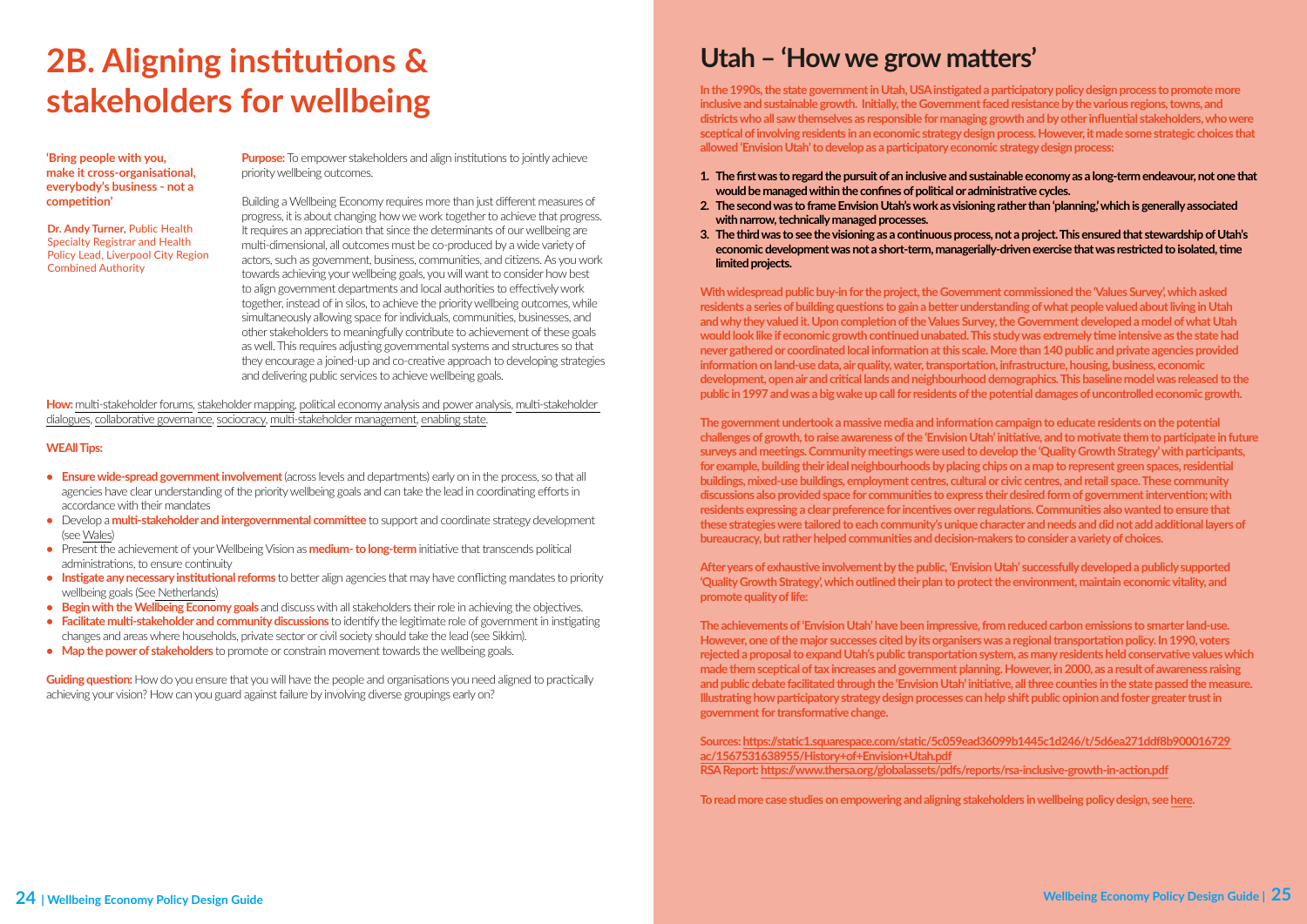**Purpose:** Manage trade-offs and power dynamics to develop effective strategies to foster Wellbeing Economic activities and behaviours.

As you develop your Wellbeing Economy strategy, you will likely find that in order for certain activities and behaviours to flourish, others will need to decline. Managing these trade-offs in a strategic and democratic manner will be vital to ensure a just transition to a Wellbeing Economy. Over time, your wellbeing measurements (see section 1) and assessments (see section 5) can help you better understand inter-relationships between these various dimensions. However, while quantitative data is certainly helpful for understanding complex systems, conceptual understandings of system and power dynamics are vital as they influence the strategies and narratives that underpin change. Engaging with a wide range of stakeholders, including experts, policy makers, civil society groups, and citizens will be critical to ensure that all actors in society understand and appreciate these interconnections and why particular shifts are necessary to improve collective wellbeing, now and for generations to come.

**How:** [Community discussion forums](http://anielski.com/wp-content/documents/Genuine%20Wealth%20Communities.pdf), [back-casting, systems thinking,](https://www.tandfonline.com/doi/abs/10.1080/19460171.2012.704975?journalCode=rcps20) affinity [diagrams](https://asq.org/quality-resources/affinity), [political economy analysis and power analysis,](https://opendocs.ids.ac.uk/opendocs/bitstream/handle/20.500.12413/4340/Power%20Above%20and%20Below%20the%20Waterline%20Bridging%20Political%20Economy%20and%20Power%20Analysis.pdf?sequence=3&isAllowed=y) [social dialogue and](https://www.itcilo.org/courses/tools-and-strategies-strengthening-tripartism-social-dialogue-and-collective-bargaining)  [tripartism,](https://www.itcilo.org/courses/tools-and-strategies-strengthening-tripartism-social-dialogue-and-collective-bargaining) [scenario planning](https://www.cedefop.europa.eu/files/6009_en.pdf), [stakeholder analysis,](https://www.alnap.org/help-library/guidelines-for-stakeholder-identification-and-analysis-a-manual-for-caribbean-natural) [consensus conference,](https://estframe.net/uploads/qyEJ2dPN/et4_manual_cc_binnenwerk_40p.pdf) [wisdom council](https://participedia.net/method/5367) 

**Mike Danson,** Professor Emeritus, Herriot-Watt and Strathclyde **Universities** 

## <span id="page-13-0"></span>**2C. Managing trade-offs & power dynamics**

**'The most important thing is the dialogue and discussion itself, so people can identify tensions, appreciate unintended consequences and others' views when confronting these challenges and trade-offs. '**

### **WEAll Tips:**

- **•** Begin with your Wellbeing Vision and have communities discuss **how they see social, environmental, economic and political dimensions of wellbeing interrelating** with one another.
- **•** Consider **long-term wellbeing** and which actions today can improve collective wellbeing in the future.
- **•** Explore wellbeing outcomes and goals and **use [systems thinking tools](https://oxfamilibrary.openrepository.com/bitstream/handle/10546/579896/ml-systems-thinking-151020-en.pdf?sequence=1)** to consider how improvements in one area will positively or negatively impact other areas.
- **•** Have **open and honest discussions regarding trade-offs** and use [participatory approaches](https://participedia.net/search?selectedCategory=method) to find the best ways to manage them.
- **•** Openly **discuss power-relationships** and conduct power mappings to identify potential barriers to building a Wellbeing Economy.
- **•** Use **communication and public awareness campaigns** to foster necessary buy-in for shifting power dynamics in society.
- **Empower the most marginalised in society** to outline the most important changes needed for their wellbeing
- **•** Use **scenario planning** to consider how different changes in one wellbeing area could have positive or negative impacts on others.
- Develop a **causal logic,** which outlines the activities, behaviours, and institutions that need to be fostered as well as those that will need to be discouraged, to build a Wellbeing Economy
- **•** Create **pictures, infographics and simple [narratives](https://stories.life/) to explain this causal logic** and *why* particular interventions in the economy are viewed as necessary to achieving wellbeing goals.

**Guiding questions:** Who holds the power in the current system and what stands in the way? How will you be clear about trade-offs between wellbeing priorities and how can you enable a just transition for those who will lose out?

## **New Zealand – 'Managing trade-offs through a just transition'**

**The New Zealand Government identified a trade-off between their environmental and social wellbeing goals, as they were concerned that a transition to a zero-carbon economy could threaten the employment and livelihoods of people currently working in the oil and gas sector. In response to this challenge the government established a 'Just Transition Unit' in May 2018, to foster a transition towards a low emissions economy that is 'fair, equitable, and inclusive'. The unit operates by creating partnerships in communities undergoing a major transition.**

### **These partnerships have four objectives:**

- **1. Build an understanding of potential pathways to transform the economy to create lower emissions;**
- **2. Identify, create, and support new opportunities, new jobs, new skills, and new investments that will emerge from the transition;**
- **3. Better understand how the transition might impact different communities, regions, or sectors; and**
- **4. Make choices about how to manage these impacts in a just and inclusive way.**

**As part of its climate change programme, the Government stopped issuing new permits for offshore oil and gas exploration in 2018. That policy had a large impact on economic security in the Taranaki region, which has supported oil and gas exploration off the west coast of the North Island of New Zealand for several decades. The Just Transitions Unit has worked in that region, with a particular focus on its energy sector in a low emissions future.**

**It established a Taranaki Transition Lead Group of representatives drawn from central government, local government, the Māori community, business, the workforce, education, and community organisations. This group facilitated 29 workshops around the region, including a specialised event for youth. It also sponsored a creative competition for students aged 7–18 to describe their vision for Taranaki in 2050; more than 140 took part. Material from this process fed into a draft Taranaki 2050 Roadmap, launched at a National Just Transition Summit hosted in the region in May 2019. The Summit involved 550 people from around the country. Kate Raworth, author of Doughnut Economics and WEAll Ambassador, was a keynote speaker.**

**Following the finalisation of the Roadmap in August 2019, the Lead Group then facilitated workshops to create eleven Transition Pathway Action Plans (TPAPs). The Energy TPAP, for example, agreed on the following Action Statement: 'Using our know-how and resources, we will transition to a world-leading energy ecosystem that provides sustainable, secure, and affordable low-emissions energy by 2050, while creating meaningful work, community wellbeing, and prosperity for generations to come.' Projects to implement the TPAPs are under way, including a project to build a Clean Energy centre in Taranaki.**

**Source: Paul Dalziel, Lincoln University, New Zealand To read more case studies of managing trade-offs and power dynamics, see [here](https://wellbeingeconomy.org/case-studies).** 



**Holistic/systems thinking approach: Systems thinking acknowledges that a complex system is best understood by inquiring into how the different basic parts and elements of the system interrelate and evolve over time within the larger system**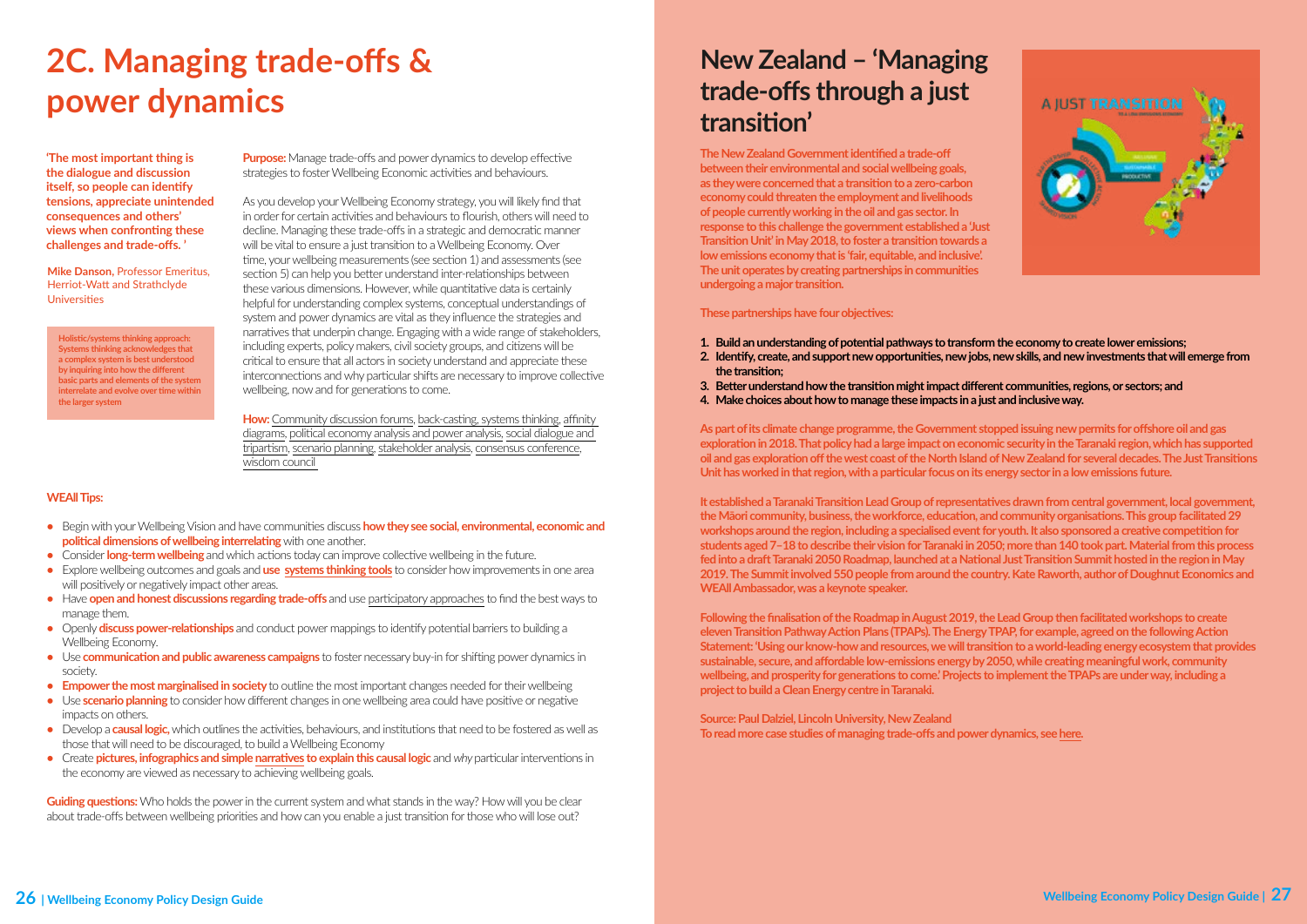# <span id="page-14-0"></span>**Assessing and selecting wellbeing economy policies**

Transformation of systems rarely occurs from the introduction of a single policy, but rather through a series of policy reforms that redefine rights and responsibilities and encourage certain activities and behaviours relative to others. Governments have a broad range of policy tools which they can use to influence the shape and form of the economy, such as:

- **• Legislation / Regulations –** Define the rights and responsibilities of various stakeholders in society by requiring or prohibiting particular activities and/or behaviours (e.g., property rights, competition policy, and environmental protections).
- **• Incentives** Encourage or reward particular types of activities and behaviours (e.g., grants, subsidies, tax rebates).
- **• Disincentives** Discourage particular types of activities or behaviours (e.g., tariffs, taxes, fees).
- **• Information Campaigns –** Gather and disseminate information to encourage or discourage particular behaviours (e.g., buy-local campaigns, databanks, certifications)
- **• Public Provision –** The Government supplies or demands particular goods and services (e.g., education, infrastructure, public procurement).
- **The Commons** Civil society management of collective resources (e.g., non- state or market governance).

In working to build a Wellbeing Economy, you will want to assess the alignment of the suite of policies and programmes already in place with your wellbeing goals and strategy. This assessment requires inter-governmental collaboration, multi-stakeholder discussions, and community consultations to identify which existing policies and programmes should be expanded, adjusted, or phased-out. Once you have identified necessary reforms to existing policies, you can co-create new policies or pilot programmes that can fill important gaps and help to manage your transition to a Wellbeing Economy. While there are many different considerations when assessing and selecting policy instruments, we can begin by looking at 1) assessing and reforming existing policies and 2) co-creating new policy initiatives.

**Dr. Katherine Trebeck,** WEAll Advocacy Lead

**Building a Wellbeing Economy needs everyone with all their ideas, passion and practical delivery. But the role of policy makers and government cannot be downplayed – they create incentives, they reward certain activities, they bring in money, and deploy it. Put together, policies shape the road on which our shared journey towards a Wellbeing Economy will travel.'**

**Katrin Jakobsdottir,** Prime Minister of Iceland

**"Fifty years have elapsed since Robert Kennedy rightly said that GDP measures everything except that which makes life worthwhile. Economics is nonetheless still centred on the measurable, dividing government outlays into two categories: expenses and investment. This dualism classifies money spent on physical infrastructure as an investment and, therefore, worthy of public monies. On the other hand, social infrastructure (e.g., childcare, healthcare, education) is branded as expenses or operating costs, preferably the first in line to be cut. Yet, these are the structures that sustain us from (before) birth to death and create the conditions that make life worthwhile."**

**Wellbeing Economy Policies and programmes: Specific government interventions that contribute to the achievement of wellbeing goals by influencing the behaviour of economic actors** 

Governments encouraged to take a 'hands-off' approach to economy and to intervene only when there are 'market failures'.

## **Old Economic Policy**

Economic policies used to promote economic growth and social and environmental policies used to mitigate negative impacts of growth.

Policies assessed by financial cost vs. benefit. **>**

**>**

### Government and communities develop policies to transform the economy to achieve wellbeing goals.

### **Wellbeing Economy Policy**

**>** Policies assessed by contribution to current and future wellbeing.



All policies are adapted and designed to foster activities and behaviours that support social and ecological wellbeing.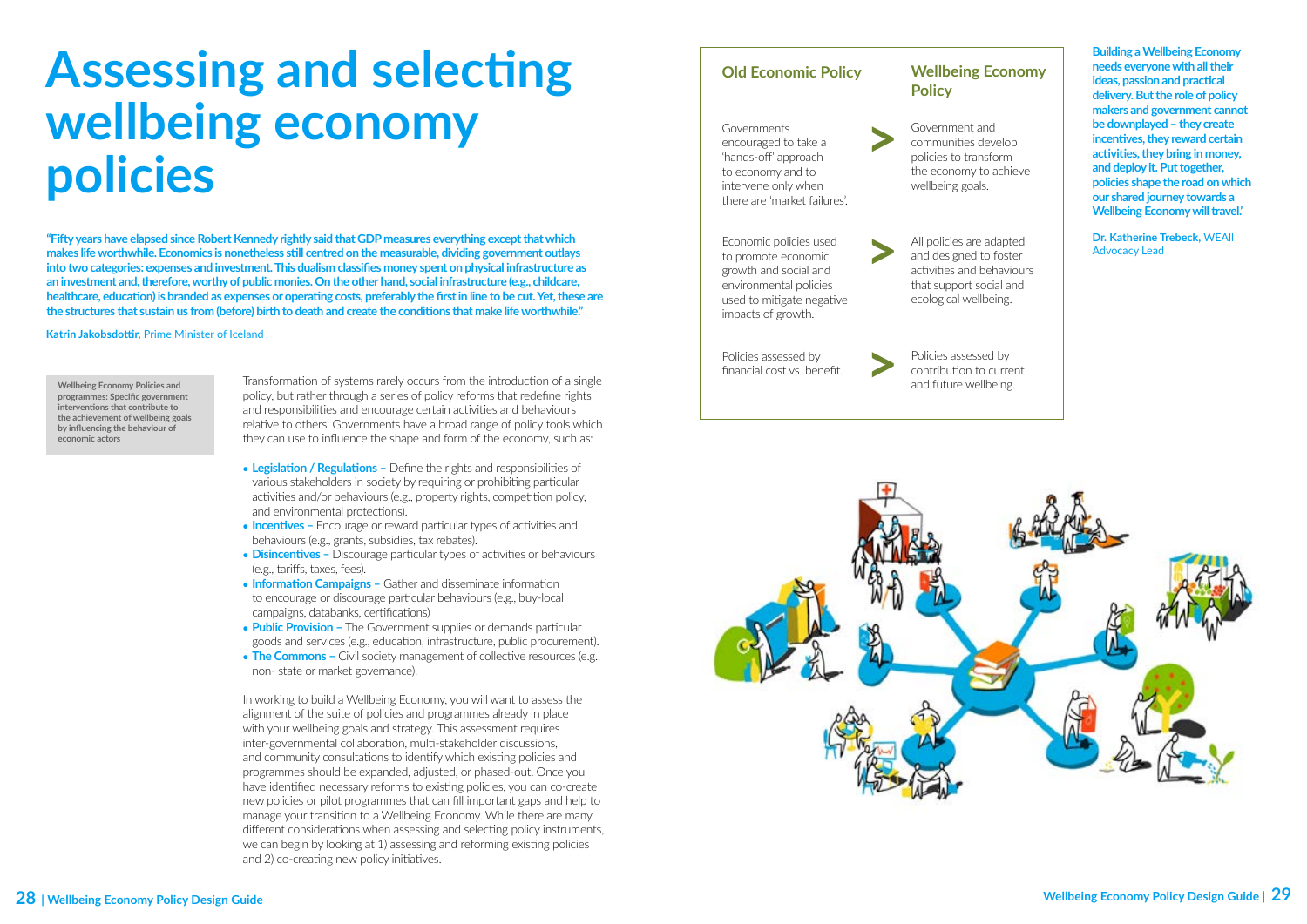**Purpose:** To assess and adapt existing policies (e.g. regulations, social services, taxes, etc.) to be in line with your wellbeing priorities.

Before developing new policies and programmes to shift the structure of your economy to promote wellbeing, it is important to assess the alignment of your existing policies with your wellbeing strategy and goals. This can help you to not only better understand which policies have been working well and why, but also support stronger policy coherence, which is key to ensuring you are not wasting resources on competing or conflicting policies or programmes. The process of re-aligning policies will require consideration of which existing policies need to be phased out, adjusted, or expanded in order to achieve your wellbeing goals. By adjusting your existing policies first, you will maximise the impact of public resources and facilitate better coordination towards the achievement of your wellbeing goals.

**João Daniel Carvalho –** Member of Legal Community of Sistema B Brazil, the Legal Impact Lab and Founder of Lobeira Environmental **Consultancy** 

**How:** [multi-criteria policy assessments,](http://beta.liaise-toolbox.eu/ia-methods/multi-criteria-analysis) [citizen juries,](https://cdn2.hubspot.net/hubfs/316071/Resources/Tools/TOOL%20%7C%20Hosting%20A%20Citizen%20Jury.pdf?__hstc=163327267.b7bc2b80597d7cc76f6518c44e65a061.1608663237164.1608663237164.1608663237164.1&__hssc=163327267.2.1608663237174&__hsfp=1681418002&hsCtaTracking=e8a73ac3-39f6-49a5-8545-81316eff378d%7C925ff157-0972-4bad-984d-5ffaa94014ef) [cross-impact](http://forlearn.jrc.ec.europa.eu/guide/2_design/meth_cross-impact-analysis.htm#Steps)  [analysis](http://forlearn.jrc.ec.europa.eu/guide/2_design/meth_cross-impact-analysis.htm#Steps), [inter-governmental & multi-stakeholder forums](https://www.opengovpartnership.org/wp-content/uploads/2019/06/OGP-Participation-Co-Creation-Toolkit.pdf), policy databases, [systems thinking](https://thinkingtoolsstudio.org/), research and analysis of existing policies, vertical [and horizontal policy coherence,](https://www.oecd.org/gov/pcsd/Proposal%20for%20an%20online%20course%20on%20PCSD.pdf) expert discussions on current policy landscape, policy feedback forums.

## <span id="page-15-0"></span>**3A. Assessing & reforming existing policies**

**Wellbeing Economy policy package: A suite of policy initiatives that jointly work to transform the structure of the economy for wellbeing**

**"Cross-reference different areas of improvement (environment, wealth redistribution, affirmative actions, monetary policy, food security, for example) with the wellbeing goals, understanding which ongoing policies already find themselves in these intersections and which do not."** 

## **Iceland – 'Policies through a wellbeing lens'**

**In working to build a wellbeing economy, one of Iceland's primary goals has been gender equality. Icelandic prime minister, Katrin Jakobsdottir wrote, 'As governments are slowly turning their focus from raw GDP-driven measurements toward wellbeing criteria when judging economic success, the demand for progressive social justice policies is increasing…The campaign for women's equality in Iceland has demanded government action to liberate women from social structures that have kept them down for centuries.'[1]**

**In order to achieve this wellbeing goal, Iceland recognised that they needed to have a better understanding of their policies' impact on gender. This required going beyond traditional cost-benefit analysis of policies, so the government instigated a gender mainstreaming and budgeting initiative 'to make the impact on genders visible, so it's possible to re-evaluate policies, expenditures, and sources of income in accordance with objectives for equality'. This process took several years, with all ministries test piloting different approaches to gender mainstreaming alongside expert consultations to develop new criteria for assessing existing and future policies. This reassessment of existing and proposed policies led to legislative changes for women's sexual and reproductive freedoms, strengthened equality laws and gender quotes for corporate boards as well as policies in areas such as universal childcare and shared parental leave.** 

**Guiding Question:** Which policies are no longer serving your vision? Which policies are harmful or support wellbeing?

**Iceland's commitment to building a more equitable economy led them to not only develop more holistic methods for assessing and selecting policies, but also to join the Wellbeing Economy Government's (WEGo) partnership in 2018. Like other WEGo states, Iceland has now developed 39 wellbeing indicators based on the SDGs to 'serve as the basis for an assessment of real prosperity and quality of life in Iceland'. Following on from their experience with gender budgeting, the government is now in the process of developing a wellbeing budgeting initiative to inform their five-year fiscal strategies and annual budgets. It will analyse the wellbeing impact of different policy options, with the aim of reforming and developing a coherent mix of policies that can deliver on Iceland's wellbeing goals.**

**Sources: https://www.imf.org/external/pubs/ft/fandd/2019/03/gender-equality-in-Iceland-inclusive-economyjakobsdottir.htm https://www.standard.co.uk/comment/comment/iceland-wellbeing-measure-success-katr-n-jakobsd-**

**ttir-a4324791.html To read more case studies on wellbeing assessments of existing policies, see [here](https://wellbeingeconomy.org/case-studies).** 

### **WEAll Tips:**

- **•** Develop an **inventory of policy instruments** from across agencies and levels of government, and organise based on their alignment with wellbeing goals and identify policies that are cross-cutting.
- **•** Move beyond traditional 'cost-benefit' analysis to **assess policies in terms of their contribution to current and future wellbeing**  (using multi-criteria or value-based assessments such as [racial equity](https://www.transformgov.org/programs-and-projects/racial-equity-budgeting-tools)  [budgeting tools](https://www.transformgov.org/programs-and-projects/racial-equity-budgeting-tools)).
- **• Evaluate regulations alongside power assessments** and consider if they are protecting the rights of the most vulnerable or only of the most powerful in society.
- **•** Assess **incentives and disincentives** in terms of whether they **encourage and reward** the activities and behaviours most important for creating collective wellbeing.
- **•** Use [participatory budgeting](https://www.participatorybudgeting.org/) or other democratic methods to **assess whether public provisions align with public wellbeing priorities** and values.
- **•** Use **systems analysis to map your existing policies** and consider how they inter-relate with one another to foster wellbeing behaviours and activities.
- **•** Assess the current policy package to **identify policies (or group of policies) that have worked well and understand why.**
- **•** Assess options and alternative policy impacts by **mapping wellbeing effects across dimensions, groups, and over time.**
- Consider the **external policy environment or constraints** that may be limiting impact on wellbeing and develop strategies for engaging and advocating for change in external policy discussions (see Ecuador).
- **•** When adapting or expanding policies, **ensure communities can adapt and align policies to their local context.**
- **•** Phase out existing policies that are **constraining desirable behaviours.**  This requires that you recognise the role of Wellbeing Economy policy as empowering society to realise their collective objectives rather than dictating behaviour.
- **•** Acknowledge the **need to develop short-term policies to buffer impacts** on those who are negatively impacted by the transition to a Wellbeing Economy.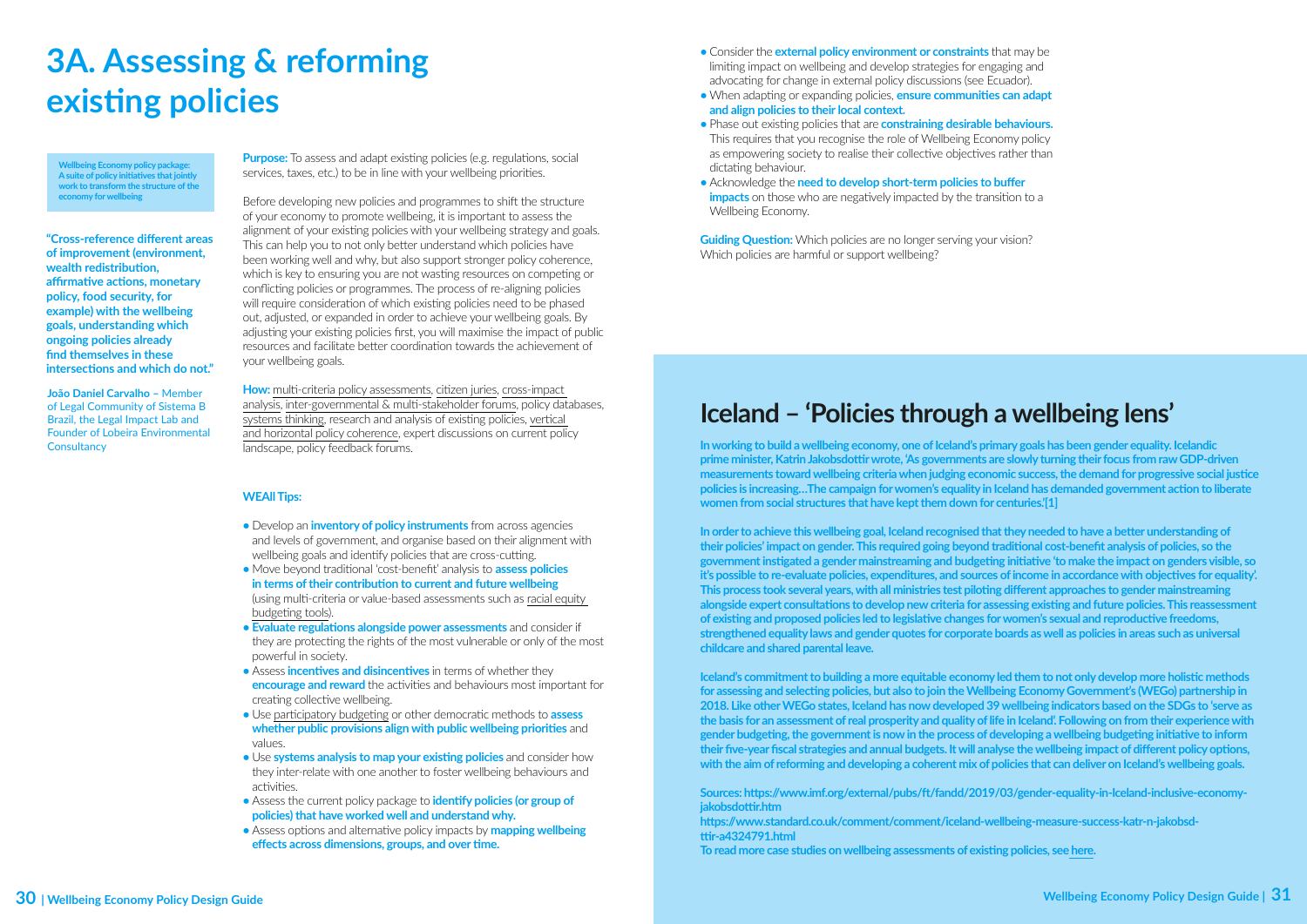**Purpose:** To co-create new and innovative economic policies that to support current and future wellbeing.

As you embrace a more holistic approach to the economy policy making, it will be helpful to take advantage of the expertise and lived experiences in your societies to co-create new Wellbeing Economy policies. By providing space for various stakeholders to meaningfully engage in co-creating new policy initiatives e.g. piloting projects or proposing ideas for policy initiatives, you will not only find innovative and context specific ideas, but also enhance the level of trust people have in government.

**How:** [community forums,](https://www.communitycatalyst.org/doc-store/publications/a_guide_to_organizing_community_forums_jul02.pdf) [citizen assemblies,](https://citizensassemblies.org/wp-content/uploads/2018/10/Citizens-Assemblies_EN_web.pdf) [focus groups](https://ctb.ku.edu/en/table-of-contents/assessment/assessing-community-needs-and-resources/conduct-focus-groups/main), [deliberative](https://participedia.net/method/147)  [polling](https://participedia.net/method/147), inter-governmental policy forums, [participatory budgeting,](https://www.participatorybudgeting.org/toolkit/) [wellbeing budgets](https://www.cattanach.org.uk/news/childrens-wellbeing-budget/), [deliberative policy development](https://participedia.net/method/5229), [public policy](https://participedia.net/method/5450)  [conferences,](https://participedia.net/method/5450) [citizen conferences](https://participedia.net/method/727), on and off-line decision making spaces, [town meeting](https://participedia.net/method/159), expert forums, research on international best practice.

### **WEAll Tips:**

- **•** Revisit **your wellbeing vision, goals, and values** when designing new policies and programmes.
- **• Consider how different policy instruments** (regulations, incentives, disincentives, commons, information, public provision) **could be used to achieve the same outcomes,** before selecting the one(s) most appropriate for your context.
- **•** Recognise that expertise comes in many forms and engage Wellbeing Economy experts as well as **'unusual suspects'** who can provide knowledge and insights when co-creating new policy instruments.
- **•** Identify and **co-create new pilot projects and policies** with communities through participatory budgeting, community forums, public policy conferences, etc.
- **•** Spend additional time exploring how to develop policies that can **promote behaviours that may have traditionally been outside the realm of standard economic thinking** (e.g. generosity, environmental stewardship, cooperation, etc.)
- **•** Make special efforts to empower those who have been **historically marginalised in policy areas** to co-create initiatives (e.g., engage the homeless in housing policy, prisoners in prison reform policy, etc.).
- **•** When selecting policies, consider the **community's perspective regarding the legitimate role and scope of government.** This will help to determine if, for example, if a regulation or incentive programme would be more appropriate.
- **•** Prioritise policies and initiatives that have positive benefits for a **variety of wellbeing goals.**
- **• Validate the proposed policy package** with communities, implementing agencies, and stakeholders.

## <span id="page-16-0"></span>**3B. Co-creating new policies for a wellbeing economy**

**Wellbeing Economy policy package: A suite of policy initiatives that jointly work to transform the structure of the economy for wellbeing**

**"Engaging with diverse communities to co-create good public policy is highly skilled work. The impact is immense, through the public sector's distinctive contribution to expanding capabilities of current and future generations to live well."**

**Paul Dalziel,** Professor, Lincoln University and author of 'Wellbeing Economics: The Capabilities Approach to Prosperity'

## **Decidim Barcelona – 'Technology for wellbeing policies'**

**Following the 2009 global recession, Barcelona developed a technological platform to gather citizens' input on economic recovery efforts. Dedicim Barcelona is a web-based platform where citizens could submit policy proposals and help to design and monitor the participatory process of selection. From 2015-2016, over 220,000 interactions took place, with citizens submitting proposals and also commenting, debating, and voting on the proposals of others. The city council evaluated every policy proposal using technical and qualitative criteria, whereby they did not only consider the number of votes a proposal received, but also the number of neighbourhoods that discussed the proposal and the number of organisations that supported it.**

**Barcelona implemented a wide range of policy reforms informed by this participatory process. In particular, there was a shift to re-municipalisation and localisation of resources and economic assets via the promotion of cooperative business models and the use of public procurement to shift local economies in this direction.**

**Source: https://www.decidim.barcelona/ To read more case studies on co-creating Wellbeing Economic policies, see [here](https://wellbeingeconomy.org/case-studies).**

**"Engage stakeholders in a process of co-creating and co-producing policies and pilot projects. "**

**Susana Martin Belmont -** Scientific Coordinator, MedTOWN project, Asamblea de Cooperacion por la Paz (ACPP)

### **Examples of wellbeing economy policies**

- [A 3-day workweek to lower environmental pressures and achieve higher social wellbeing](https://friendsoftheearth.eu/publication/sites/default/files/resource_use/2018/foee_sufficiency_booklet)
- [Introduction of a Time banking system to increase social inclusion](https://publications.jrc.ec.europa.eu/repository/bitstream/JRC85642/jrc85642.pdf)
- [Introduction of a resource cap and trade scheme to limit resource extraction](https://zoe-institut.de/en/publication/3339/)
- [Green infant industry border tax to support sustainable production](https://www.un-page.org/files/public/gita_manual_150ppi_full_3.pdf)
- Land value Tax to make the appreciation of land value publicly available
- [Universal basic income](https://www.oecd.org/social/Basic-Income-Policy-Option-2017.pdf) or unconditional cash transfers
- [100% inheritance tax rate to increase intergenerational economic mobility and social cohesion](https://eml.berkeley.edu/~saez/piketty-saezECMA13.pdf)
- [Universal Job guarantee to ensure stable employment](https://www.sciencedirect.com/science/article/abs/pii/S0959652611002101?via%3Dihub)
- [Set up social business incubators to support businesses designed to increase societal wellbeing](https://www.oecd.org/cfe/leed/Social%20entrepreneurship%20policy%20brief%20EN_FINAL.pdf)
- Law protecting the rights of the environment
- [Tax rebates for local production and consumption, to encourage short supply chains and the](https://sustainable-prosperity.eu/policy-database/goal/3/objective/5/channel/1/policy/362/)  [engagement of businesses with local communities](https://sustainable-prosperity.eu/policy-database/goal/3/objective/5/channel/1/policy/362/)
- [Public Procurement to support Wellbeing Economy activities & behaviours](https://www.iisd.org/publications/toward-strategic-public-procurement-latin-america-and-caribbean)
- Property right reform to support the commons
- [Common Benefit Corporation laws](https://www.societabenefit.net/english-information/)
- [Binding code of conduct multi-national corporations](https://wellbeingeconomy.org/wp-content/uploads/2019/08/Seven-Ideas-for-the-G7-2019.pdf)

**Guiding Questions:** How can you design policies based on long-term benefits as opposed to short-term challenges? How can you support the co-creation of new policies by your society?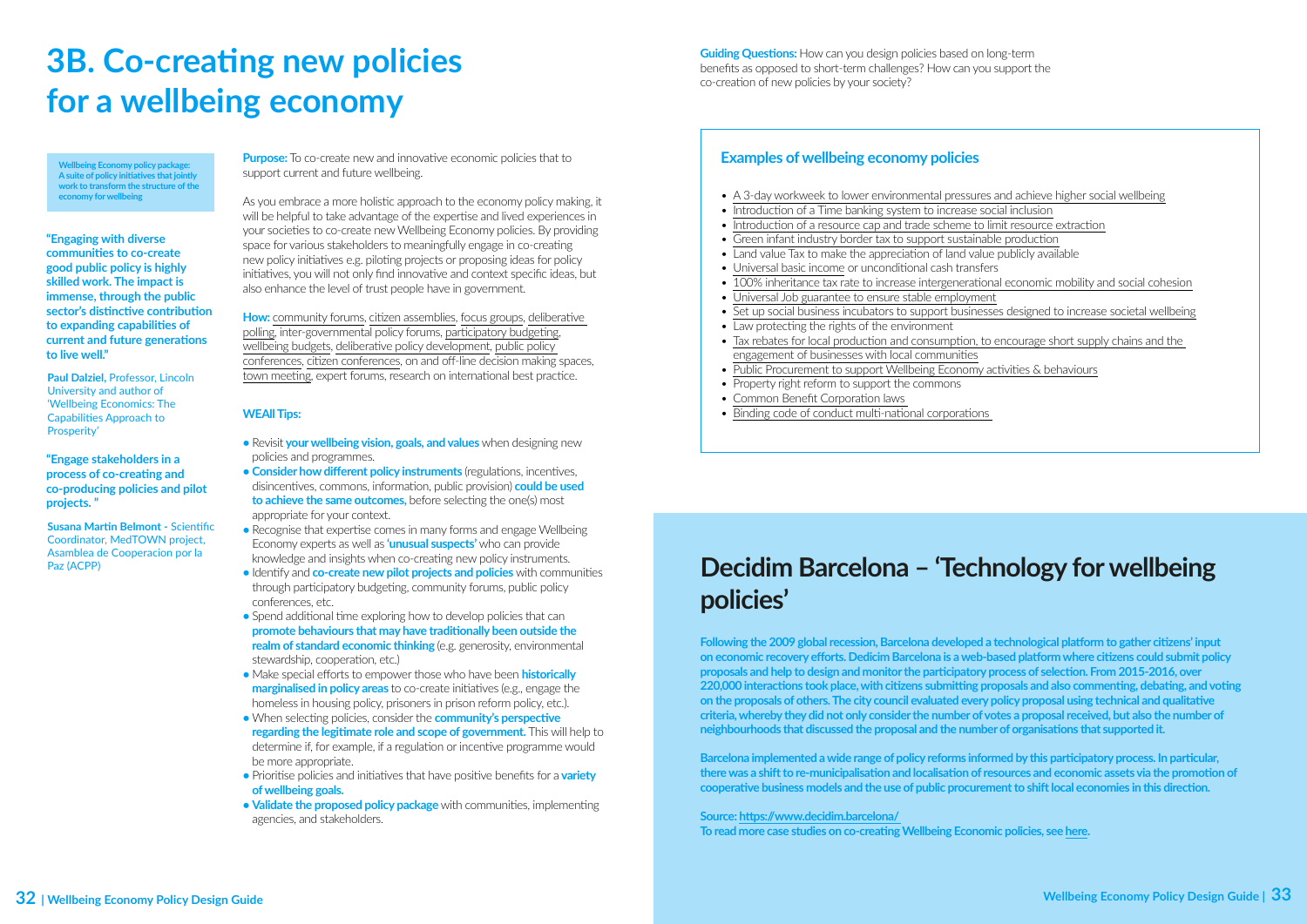# <span id="page-17-0"></span>**Implementing wellbeing economy policies**

Many governments face challenges when it comes to implementation, with a large gap between what was planned and what happens on the ground. Many of these challenges can be overcome by engaging people throughout the strategy and policy design process, so that they have a clear understanding of the logic and purpose of policy initiatives and can tailor them to their context (see Sections 1-3). While the process of developing strategies and policies begins with a high-level Wellbeing Vision and works its way down, the actual achievement of this vision will necessarily be 'bottom-up', driven by transformations in activities and behaviours in all sections of society. Thus, empowering people to take the lead in designing, aligning, and monitoring wellbeing policy initiatives is important for effective implementation. While the exact shape and form of your implementation will depend on your context, there are a couple of processes worth considering, 1) empowering localised policy implementation and 2) participatory monitoring of implementation.



**"We have important work ahead of us. But I have no doubt that together, we will get to a world that leaves no one behind – a world where promises made are promises kept, for people and planet, for human rights, and for human dignity."**

**Amina J. Mohammed,** Deputy Secretary General, United Nations

## **Wellbeing Economy Policy**

Centralised, top-down implementation of economic policies.

### **Traditional Economic Policy**

Bottom-up, decentralised, and coordinated implementation.

Policies implemented in silos, without coordination and consideration of related activities being done in the same area.

Implementation challenges due to limited understanding of intended impact and goals of policies.

The interconnectedness of government agencies, the private sector, civil society and community activities in achieving economic outcomes is recognised.

Policies assessed by contribution to current and future wellbeing.

**>**

**>**

**>**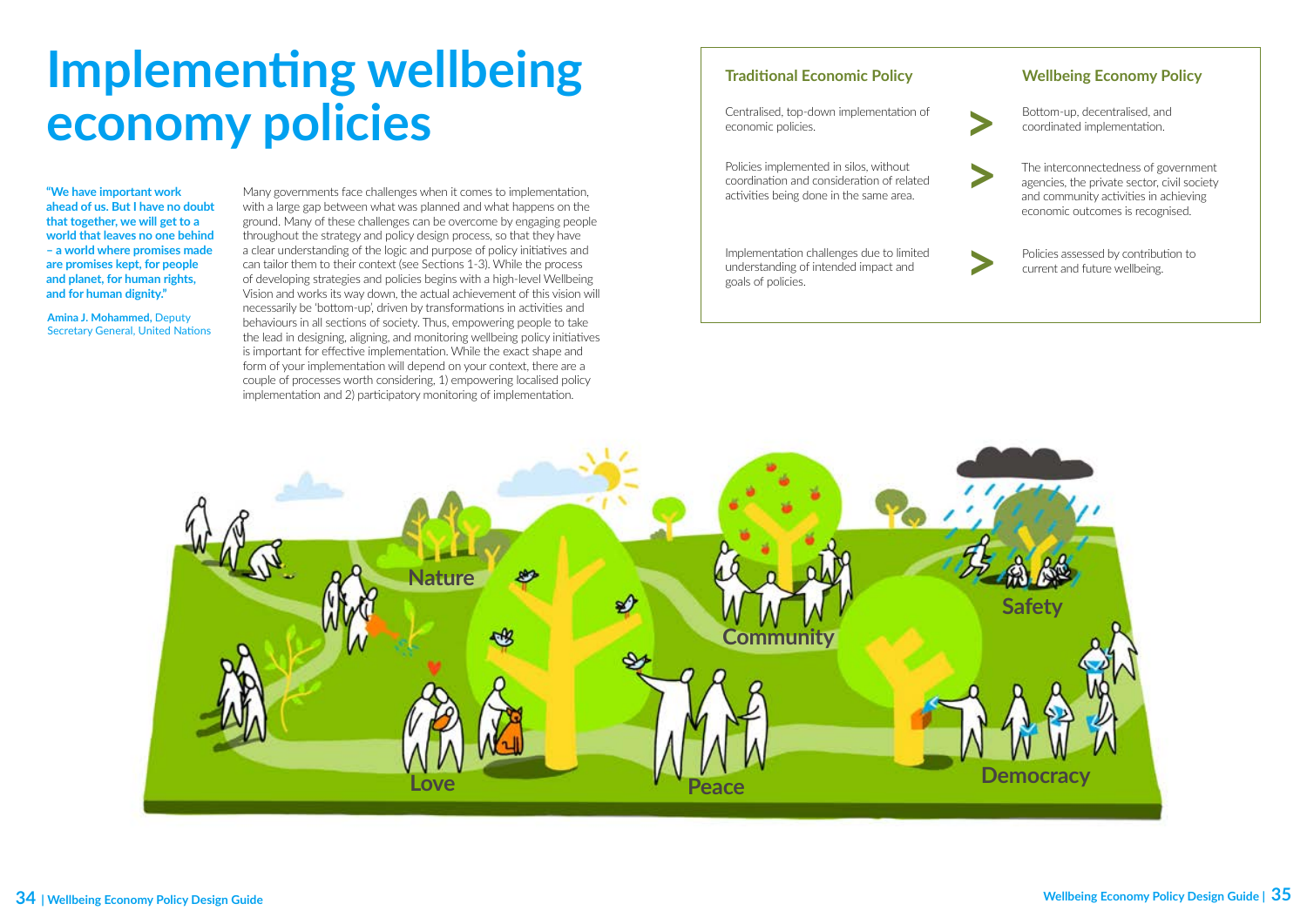**Purpose:** Provide space for coordinated local action in designing and implementing policies to ensure greater legitimacy, adaptability, and continuity of wellbeing policy initiatives.

The ultimate achievement of your wellbeing vision will be driven by changes in the way that people produce and provide for one another. And the ultimate execution of your Wellbeing Economy strategy will be driven by local actors, institutions, and communities. You can support effective local action by providing the tools and resources needed for implementation and by developing communication networks to support transparency and knowledge sharing throughout the process.

**How:** [open policy making](https://oecd-opsi.org/toolkits/open-policy-making-toolkit/), [decentralisation,](https://www.oecd.org/cfe/Policy%20highlights_decentralisation-Final.pdf) [participatory rural appraisal,](https://participedia.net/method/4907) [citizen relationship management systems,](https://books.google.ca/books?id=7foDTBvAaUoC&dq=Citizens%27+Relation+Management+Platform&source=gbs_navlinks_s) [citizen advisory board](https://participedia.net/method/170), multi-level and dimension coordination forums, local resource allocation, inter-agency action plan development forums, [community committees](https://participedia.net/method/4908).

### **WEAll Tips:**

**Guiding Question:** How can you realise the benefits of deep stakeholder engagement to test, iterate and refine your policies before, during and after implementation?



- Identify the most **trusted institutions** that will act as the key implementation agencies for the policies (with particular emphasis on institutions that are comprised by historically marginalised communities).
- Ensure **continuity across policy periods,** so stakeholders always know with whom they should work.
- Provide sufficient financial resources, particularly in poorer areas to **allow for adaptation and expansion of initiatives when needed.**
- Strive to **reduce bureaucratic barriers** for action and coordination whenever possible (see UK).
- Provide tools and **mechanisms for local authorities** to coordinate with external policy networks and institutions.
- Develop a system for **continuous feedback, monitoring, and knowledge-sharing** between various implementation agencies. This includes facilitating face-to-face connections whenever possible.
- Consider **phasing of implementation** by assessing which sequential actions are needed for longer-term transformations. For example, the first step in implementation may be capacity development or data gathering, before action is possible.
- Develop **short narratives for each policy initiative,** which clearly explain how the proposed policies will ultimately improve the lives of communities. It is particularly important to promote narratives for longerterm transformations, in order to foster societal 'buy-in' for agendas that may span across political administrations.
- Study previous **implementation 'success stories'** for the factors that helped to make these examples of good policy implementation, the challenges they faced, and how they were overcome.

## <span id="page-18-0"></span>**4A. Empowering localised policy implementation**

**"Know when to provide support and when to step back, to empower transformative action."**

**Malin Leth,** Zero Waste Expert and Founder of Circulous

## **La Paz, Bolivia – 'Barrios de Verdad'**

**Beginning in 2005, La Paz began an innovative programme called 'Real Neighbourhoods for La Paz' (PBCV), with the aim of empowering and improving the wellbeing of poor urban communities. The programme was based on the Law of Popular Participation, which encourages people to commit themselves to the development of their community by volunteering to be part of a 'neighbourhood committee'. The first step of the PBCV programme had communities discuss and put forward a strategy and proposed budget for infrastructure and community development. These plans included road development, school improvements, public safety initiatives, recreation (green space, parks, and community centres), community housing and legal reforms to allow for ownership of property and basic services.** 

**These programmes were put forth with the understanding that the neighbourhood committees would ultimately be responsible for allocating public resources and overseeing the implementation of these projects. Throughout the implementation and execution of these projects, the neighbourhood committees would monitor the process, identify any 'deviations', and propose solutions when any difficulties or unseen challenges arose. Through their local Operative Plan, they were provided additional resources when new complementary projects were identified that were not part of the initial plan. Once the projects were finalised, the neighbourhood committees then worked to ensure effective maintenance (e.g., recycling, cleaning campaigns, and waste reduction) and sustainability of the projects through community governance mechanisms.** 

**The results of this programme on poverty reduction, sanitation, education, health, environmental sustainability, and many other dimensions of wellbeing for over 111,000 people have inspired development agencies and other countries to explore more empowering approaches to policy design and implementation.**

**Sources: https://www.urbanagendaplatform.org/best-practice/real-neighborhoods-la-paz https://www.imf.org/external/pubs/ft/fandd/2019/03/gender-equality-in-Iceland-inclusive-economyjakobsdottir.htm**

**To read more case studies on empowering localised policy implementation, see [here](https://wellbeingeconomy.org/case-studies).**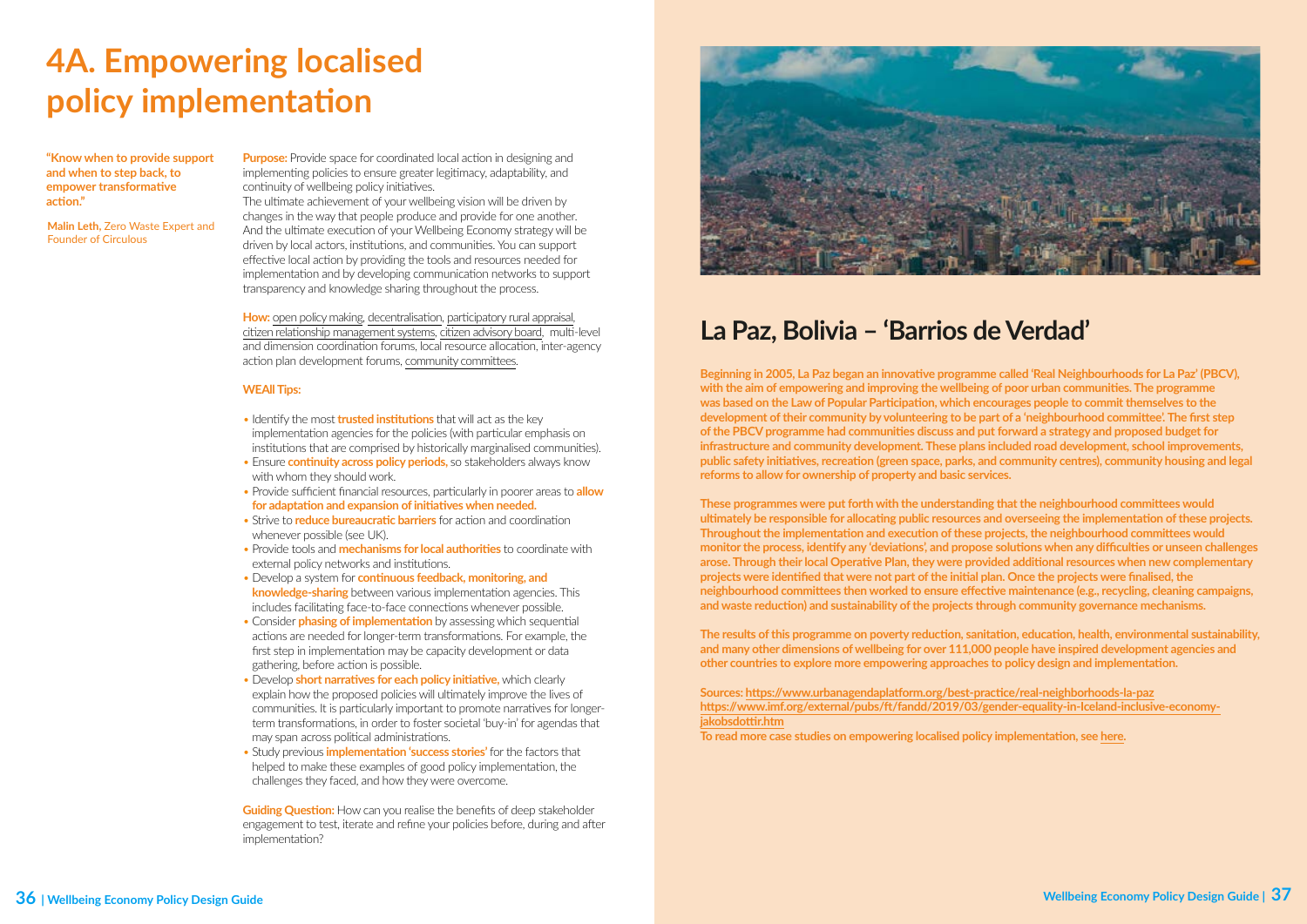**Purpose:** Empower local communities to continuously monitor and provide feedback on wellbeing policies.

In order to maintain transparency, promote trust, and support effective implementation of your Wellbeing Economy policies, local communities must be empowered to monitor implementation to check whether planned outcomes are being achieved. To enable this, you will want to develop methods for people, particularly those whose voices are not normally heard, to provide you with feedback throughout the implementation period. The major goal is to conduct implementation in ways that are strategic and goal oriented, while also allowing space for adaptation or recourse if unexpected challenges arise.

**How:** [mutual accountability mechanisms,](https://documentcloud.adobe.com/link/review?uri=urn%3Aaaid%3Ascds%3AUS%3Abf90ca7c-eae8-421e-9b2f-d22628b8d54b) [community score cards,](https://www.civicus.org/documents/toolkits/PGX_H_Community%20Score%20Cards.pdf) monitoring system development, [participatory evaluations](https://www.betterevaluation.org/en/plan/approach/participatory_evaluation), [participatory indicators](https://www.civicus.org/monitoring-toolkits/toolkit/indicators/), community feedback forums, multi-level feedback and information sharing systems.

### **WEAll Tips:**

**Guiding Question:** How can local knowledge and data help you to improve implementation and policy impact?

- Include **mechanisms for continuous community engagement** and feedback on policy implementation and impacts in implementation plans.
- Provide **tools and methods for continuous data gathering at** every level (e.g., wellbeing priorities, policy intervention areas, and implementation baselines, etc.).
- Gather **[people-centred stories](https://www.civicus.org/monitoring-toolkits/toolkit/impact-story/)** throughout the implementation period, about how policies are impacting lives and the environment.
- Support **knowledge sharing amongst implementing agencies** regarding best practice and challenges.
- Develop **contingency plans and support networks** for if implementation is failing or having adverse effects.
- Encourage **community accountability mechanisms** for effective implementation and monitoring.
- Reflect on a regular basis with the communities on their wellbeing priorities and be willing to adjust them in a timely manner.
- Use **wellbeing 'barometers' in public spaces** so that the ideas and voices of people and communities are being heard on a continuous basis.

## <span id="page-19-0"></span>**4B. Participatory monitoring of implementation**

**"If a community feels like they are going to be part of the monitoring and evaluation, then they're going to get a lot more involved and engaged in the development of goals and policies."**

**Jacquie McGlade –** Professor, University College London.

## **Porto-Alegre, Brazil – 'Continuous innovations in empowering policy design and implementation'**

**The city of Canoas, which is part of the metropolitan area of Porto Alegre, Brazil, has become a leading example of citizen participation and transparency in public management. Beginning in 2009, local authorities began to experiment and innovate with participatory approaches to policy design and implementation to find solutions to the challenges of a rapidly growing city.** 

**The city created the System of Popular Citizen Participation, which now includes a wide variety of tools to connect policy makers directly with citizens throughout the policy design process and to ensure continuous feedback and engagement throughout the implementation process. Some of these participatory tools include:** 

- **• Congress of the City of Canoas 2011-2021: engaged in a year-long discussion wherein citizens proposed and discussed the future of the city. This process ended with a conference with over 600 delegates, through which a strategic vision for the city was developed for the next 10 years.**
- **• Open, Participatory Multi-Year Planning Community Meetings: organised in each neighbourhood to hear what people suggested as priority policies and programmes for the next four years.**
- **• Sectoral plans: A series of community discussions were held to determine priorities, strategies, and the structure for delivering services tied to particular wellbeing outcomes, including health, education, and sanitation,**
- **• Participatory Budgeting: Citizens determine priority policies and services for their neighbourhoods through an annual vote. The city allocates a third of their budget annually to be directed and determined by the citizens.**
- **• Better Neighbourhood projects: Citizens can decide where to allocate the 50% of the IPTU (Tax on Predial Property and Urban Territory) for local projects and initiatives. Each project requires that 20% of the project costs are covered by volunteer work and/or donations of materials or services.**
- **• Business Engagement: Semi-annual meetings are organised, in which all companies are invited to participate, and where worker and business representatives discuss challenges and policy proposals.**
- **• Council for Economic and Social Development: Brings together 50 professionals from different policy areas every two months, to have a transparent and collaborative dialogue to assess and review the municipality's public policies.**
- **• A Plenary of Public Services: Conducted every semester for each quadrant of the city where the local government presents the status of various policies and programmes and are held accountable for achieving their goals with citizens being able to provide feedback and suggestions to the major and other local policy makers.**
- **• Policy makers on the street: Every Saturday, the Mayor, Vice Mayor, and municipal secretaries set up a street stall where citizens can come and discuss any wellbeing priorities and grievances.**
- **• Mayor in the station: Every Thursday, during peak rush hour, the Mayor opens a space for public dialogue in one of the city's subway stations, where anyone can come and discuss their issues with current policies or programmes.**
- **• Public hearings: Held every Monday, where 20 citizens can discuss challenges or proposals with the Mayor and the Cabinet.**
- **• Agora in Rede: A virtual tool that allows weekly online dialogue on policy issues between the population and the Mayor and the Municipal secretaries, via video and other multimedia possibilities.**
- **• House of the Councils: A space that brings together 33 municipal councils and provides human resources and necessary materials so that the work of the various local agencies can be coordinated more effectively.**

**In seven years of the current municipal administration, more than 170,000 people participated through the tools of the System of Popular and Citizen Participation.** 

**Source: https://oidp.net/distinction/en/candidacy.php?id=1149 To read more case studies on participatory monitoring of Wellbeing Economic policies, see [here](https://wellbeingeconomy.org/case-studies).**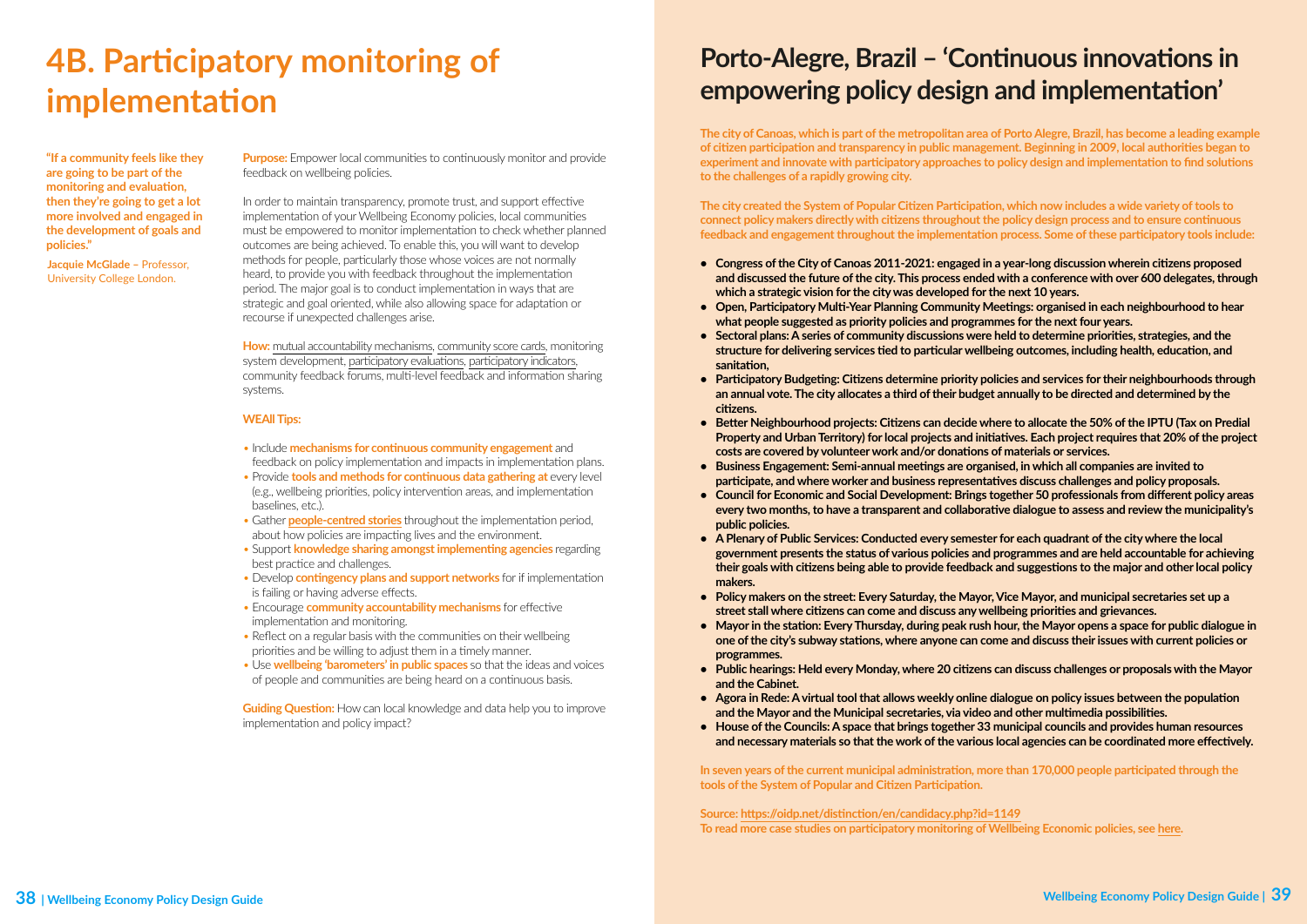# <span id="page-20-0"></span>**Evaluating policy impacts on wellbeing**

We live in a complex, interconnected, and constantly changing world. No matter how visionary, strategic, or evidence-based your policies are, you will only know if they have improved wellbeing after they have been in place for some time. Only through a process of trial and error, adaptation, and innovation, will you be able to find policy solutions that best align with your particular context, values, and objectives. This process of learning-by-doing is about assessing improvements in social and ecological wellbeing as well as reflecting on and adapting the policy design process itself. Evaluations throughout the policy design process help identify interconnections, impacts, and changes in wellbeing as well as unexpected barriers and accelerators of change. When evaluating the policy impacts on wellbeing it can be helpful to: 1) regularly assess wellbeing and 2) identify best practices and lessons for improvement.

**"Improving the quality of our lives should be the ultimate target of public policies. But public policies can only deliver the best fruit if they are based on reliable tools to measure the improvement they seek to produce in our lives"**

**Ángel Gurría,** OECD Secretary-General

## **Wellbeing Economy Policy**

Economy evaluated by productivity, employment, and GDP growth.

### **Old Economic Policy**

Economy evaluated by improvements in wellbeing.

Evaluations considered at the end of the policy design process.

One-off evaluations to identify impacts of particular projects or initiatives.

- Evaluation considered at each stage of policy cycle, with continuous community engagement to determine what worked and why. **>**
	- Continuous monitoring and evaluation, with recognition that transformation of the economy can take time and wellbeing impacts may not be immediately evident.
	- Recognition that we can learn from both successes and failures on the journey towards a Wellbeing Economy.

**>**

**>**

Reluctance to acknowledge policy failures or unintended consequences.

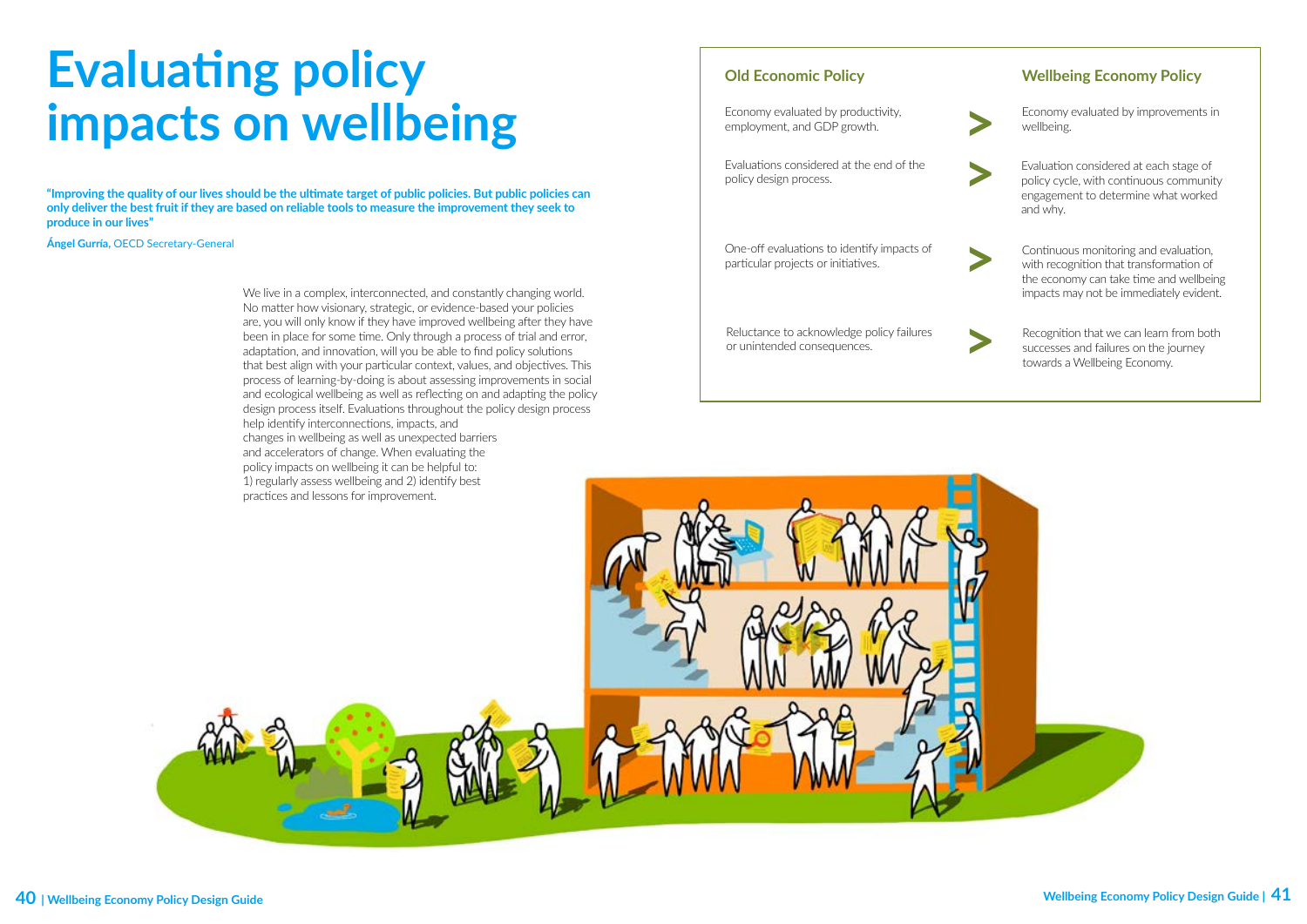**Purpose:** To monitor social and ecological wellbeing over time and identify any shifts or changes.

Conducting regular assessments and evaluations can help you better understand causal relationships between wellbeing dimensions, so that you can improve your strategy design processes. These regular assessments are also an important way for you to communicate economic progress in terms of changes in wellbeing, which will be important in shifting popular narratives regarding the purpose of the economy and our role within it. Although evaluation is presented at the end of this guide, you will want to be conducting and using evaluations throughout the policy design process to inform your strategy, policies, and implementation.

**How:** [wellbeing reports,](https://globalwellnessinstitute.org/industry-research/happiness-wellbeing-index/) [collaborative outcomes reporting,](https://www.betterevaluation.org/sites/default/files/Participatory_Approaches_ENG.pdf) wellbeing database, ecosystem assessments, time use & wellbeing surveys, [theory of](https://www.timeuse.org/sites/ctur/files/public/ctur_report/4486/timeusesurveysandwellbein_tcm77-232153.pdf)  [change](https://www.timeuse.org/sites/ctur/files/public/ctur_report/4486/timeusesurveysandwellbein_tcm77-232153.pdf), [participatory evaluations](https://whatworkswellbeing.files.wordpress.com/2017/05/theory-of-change-community-wellbeing-may-2017-what-works-centre-wellbeing.pdf), [systems analysis](https://www.systemsinevaluation.com/wp-content/uploads/2018/10/SETIG-Principles-FINAL-DRAFT-2018-9-9.pdf), expert forums, citizen assemblies, stories.

### **WEAll Tips:**

**Guiding Question:** How can you best keep track of changes in wellbeing and understand what led to those shifts?



- **• Publish regular wellbeing assessments** in the form of reports and engage the media and communities in discussions on the progress made (See [Scotland](https://wellbeingeconomy.org/case-studies))
- **•** Use the **intervention logic or [theory of change](https://ctb.ku.edu/en/table-of-contents/overview/models-for-community-health-and-development/logic-model-development/main)** developed during the policy design process to identify specific concrete targets and impact indicators that can help to monitor shifts at all levels.
- **•** Ensure the **monitoring and evaluation plan is considered at the beginning** and throughout the policy design process, to develop a structured plan for data collection, engagements, coordination, etc.
- **•** Identify areas **where more wellbeing information or data** is needed to inform policy making processes in the future and build this learning into future monitoring and evaluation planning.
- **•** Identify if there have been any **major changes in wellbeing** in particular areas or amongst particular demographics, paying special attention to changes in wellbeing for vulnerable groups and the environment.
- When conducting a holistic assessment of wellbeing (social, environmental and economic), assess changes over time with the aim **to understand relationships and possible causality** in the system (See [South Africa](https://wellbeingeconomy.org/case-studies)).
- **• Facilitate discussions about overall wellbeing performance** and if the Wellbeing Vision has changed.
- **• Use personal stories gathered** throughout policy design process to complement quantitative analysis to assess the status of collective wellbeing and progress.
- **•** Develop a **wellbeing database** so that the public can access and utilise wellbeing data for independent research and analysis.

## <span id="page-21-0"></span>**5A. Wellbeing assessments**

**"Assess what is working well and where there are opportunities for improvement. Consider if new ways of measurement are needed."**

**Andrea Kane Frank,** Chesapeake Counseling and Consulting, Founder, raising human•kind

## **Edmonton, Canada – 'Genuine wellbeing index'**

**The Edmonton Wellbeing Index, made up of Genuine Progress Indicators (GPIs), was commissioned by the chief economist of the City of Edmonton in 2008. The Edmonton Wellbeing Index and wellbeing assessment was a system of measuring the progress of the City relative to its 10-year strategic plan: 'The Way Ahead' and answering the question: Is Edmonton's economic progress sustainable in terms of other quality of life and wellbeing conditions?** 

**The GPI analysis examined the trends and interrelationships of economic growth (measured in terms of real GDP per capita) with 47 other indicators of wellbeing. The result is a State of Wellbeing account for the City of Edmonton.** 

### **The strategic planning department and the Chief Economist, found the GPIs/Wellbeing Index useful for:**

**• Providing decision makers and citizens with a high-level overview of wellbeing of the city** 

- **• Tracking overall economic, social, health, and environmental wellbeing conditions and trends**
- 
- **• Offering context to inform and guide the City's annual policy and budgetary decisions**
- **• Assessing the interrelationships and correlations between key economic and wellbeing indicators, and using this information to create future projections of wellbeing.**
- **• Determining the impacts and value of wellbeing policies for municipal capital and operating spending.**

**Source: Yannick Beaudion, David Suzuki Foundation & Mark Anielski, Anielski Management Inc. To read more case studies on Wellbeing Assessments, see [here](https://wellbeingeconomy.org/case-studies).**

**Wellbeing assessments: Holistic assessments of changes in social and ecological wellbeing.**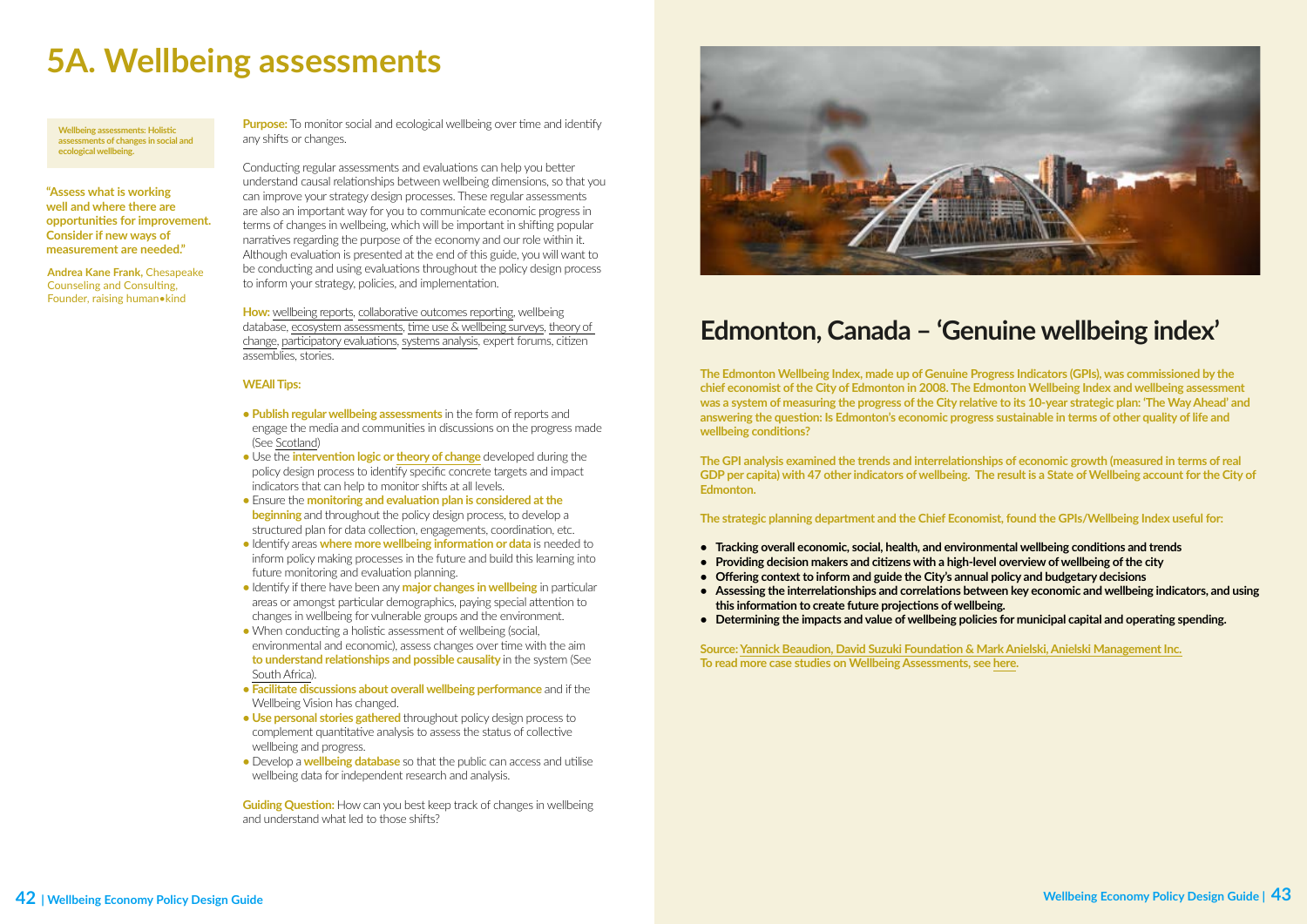**Purpose:** To improve effectiveness of policy design processes by building on successes and learning from failures.

Transforming the structure of your economy will take time and will require continuous experimentation, adaptation and learning to figure out what works and what doesn't in your particular context. By utilising participatory policy design approaches you will foster and empower economic governance systems that can support you to better align policy with societal values and objectives overtime. Monitoring and evaluation are powerful tools that can help you to showcase quick-wins, progress in wellbeing and learn from policy failures. Acknowledging failures can be politically challenging but by supporting continuous public dialogue and discussion you can help people to appreciate trade-offs, unintended consequences and the complexity of achieving their wellbeing goals. Through continuous evaluations and discussions you will gain valuable information that can help you to not only improve policy impact but also their method of design and implementation.

**How:** [quantitative mappings of impact,](https://www.betterevaluation.org/en/themes/impact_evaluation) [policy learning,](https://www.innovationpolicyplatform.org/www.innovationpolicyplatform.org/content/policy-learning/index.html) [focus groups](https://ctb.ku.edu/en/table-of-contents/assessment/assessing-community-needs-and-resources/conduct-focus-groups/main), inter-governmental & multi-stakeholder discussion [forums](https://www.opengovpartnership.org/wp-content/uploads/2019/06/OGP-Participation-Co-Creation-Toolkit.pdf), [participatory evaluations](https://www.betterevaluation.org/en/plan/approach/participatory_evaluation), [impact reflections](https://www.civicus.org/monitoring-toolkits/toolkit/impact-reflections/), reporting and dissemination of best practices and learnings.

### **WEAll Tips:**

- **• Consider changes in overall wellbeing** as well as impacts of Wellbeing Economic policies.
- **•** Identify communities, areas, or individuals where **policies have had powerful impacts on wellbeing,** and discuss what can be learned and replicated elsewhere, depending on relevant context.
- **•** Use **quantitative / statistically driven [counterfactual impact evaluation](https://ec.europa.eu/jrc/en/research-topic/counterfactual-impact-evaluation)** which establishes the causal link between policy and impact, **along with qualitative evaluation research,** to identify what has worked and provide a rounded view of attribution / causality (i.e. why it has worked).
- **• Be open to receiving criticism** or negative feedback on policies in order to learn about why they did not work or how they could be reformed for increased impact.
- **•** Discuss potential **new wellbeing goals or gaps** to be considered.
- **•** Pay particular attention to **unintended impacts** and consider relationships between dimensions.
- **•** Identify **unexpected barriers to impact** and discuss strategies for overcoming them.
- **•** Consider **lessons learnt in terms of the policy design process itself.** What aspects worked well? Where can it be improved in the future?
- Conduct **[quantitative assessments](http://www.equip-project.org/toolbox/) from both 'bottom-up'** (e.g., starting with changes in the action plan, then economy intervention areas, then wellbeing goals) **and 'top down'** (e.g., starting with wellbeing goals, etc.) to understand different causal links.
- **• Publish and share best practice** with your community and the world.

**Guiding Question:** How can you learn from your innovations and experimentations and where and with whom will you share this to create a bigger impact?

## <span id="page-22-0"></span>**5B. Identifing best practices and lessons learnt**

**'Keep listening after implementation. Be prepared to admit when something hasn't worked, to change approach, to try again, to experiment.'**

**Dr. Andy Turner,** Public Health Specialty Registrar and Health Policy Lead, Liverpool City Region Combined Authority

## **New Zealand- Building on the 2019 Wellbeing Budget**

**In May 2019, New Zealand attracted international attention for producing what it called the world's first 'Wellbeing Budget'. The Budget began with a wellbeing vision which expressed:** 

*'Wellbeing is when people are able to lead fulfilling lives with purpose, balance and meaning to them. Giving more New Zealanders capabilities to enjoy good wellbeing requires tackling the long-term challenges we face as a country, like the mental health crisis, child poverty and domestic violence. It means improving the state of our environment, the strength of our communities and the performance of our economy.'* **(The Wellbeing Budget, 30 May 2019)**

**The Wellbeing Budget aimed to create a new approach to economic policy by considering economic, environmental and social objectives together. It incorporated three core principles into their policy design:** 

- **1. Breaking down agency silos and working across government to assess, develop and implement policies that improve wellbeing. An example of this shift was that the Treasury now requires collaboration across ministries when submitting budget bids. This led to 10 agencies coming together to jointly put in a bid to help address family and sexual violence, for example.**
- **2. Focusing on outcomes that meet the needs of present generations at the same time as thinking about the long-term impacts for future generations. On the basis of their wellbeing assessments the government identified 5 priority wellbeing areas for the 2019 budget: Improving mental health, reducing child poverty. Addressing inequalities faced by Indigenous Maori and Pacific Island People, Thriving in a digital age; and Transitioning to a low-emission, sustainable economy**
- **3. Tracking progress with broader measures of success, including the health of people, communities, the environment, and public finances. This included a redesign of budget documentation to make clear how any policy or initiative, including the government's balance sheet and asset management contributed to improvements in wellbeing.**

**The 2019 wellbeing budget was a bold experiment in not only shifting understandings of progress but also embracing a new way of designing policies. While the 2019 wellbeing budget only accounted for new spending for one fiscal year, the Government has now embedded a wellbeing approach into legislation through the Public Finance (Wellbeing) Amendment Act 2020.**

**The government has expressed their commitment to build on the successes and lessons learnt from their 2019 wellbeing budget, writing that: 'Achieving genuine and enduring change in the way Budgets and policies are developed takes time. We know that we cannot meaningfully address long-term problems like child poverty, inequality and climate change through a single Budget. This is why the Government committed to taking a wellbeing approach to Budget 2020 and beyond to build on the successes of our first Wellbeing Budget'** 

**Source: https://www.treasury.govt.nz/publications/wellbeing-budget/wellbeing-budget-2020-html**